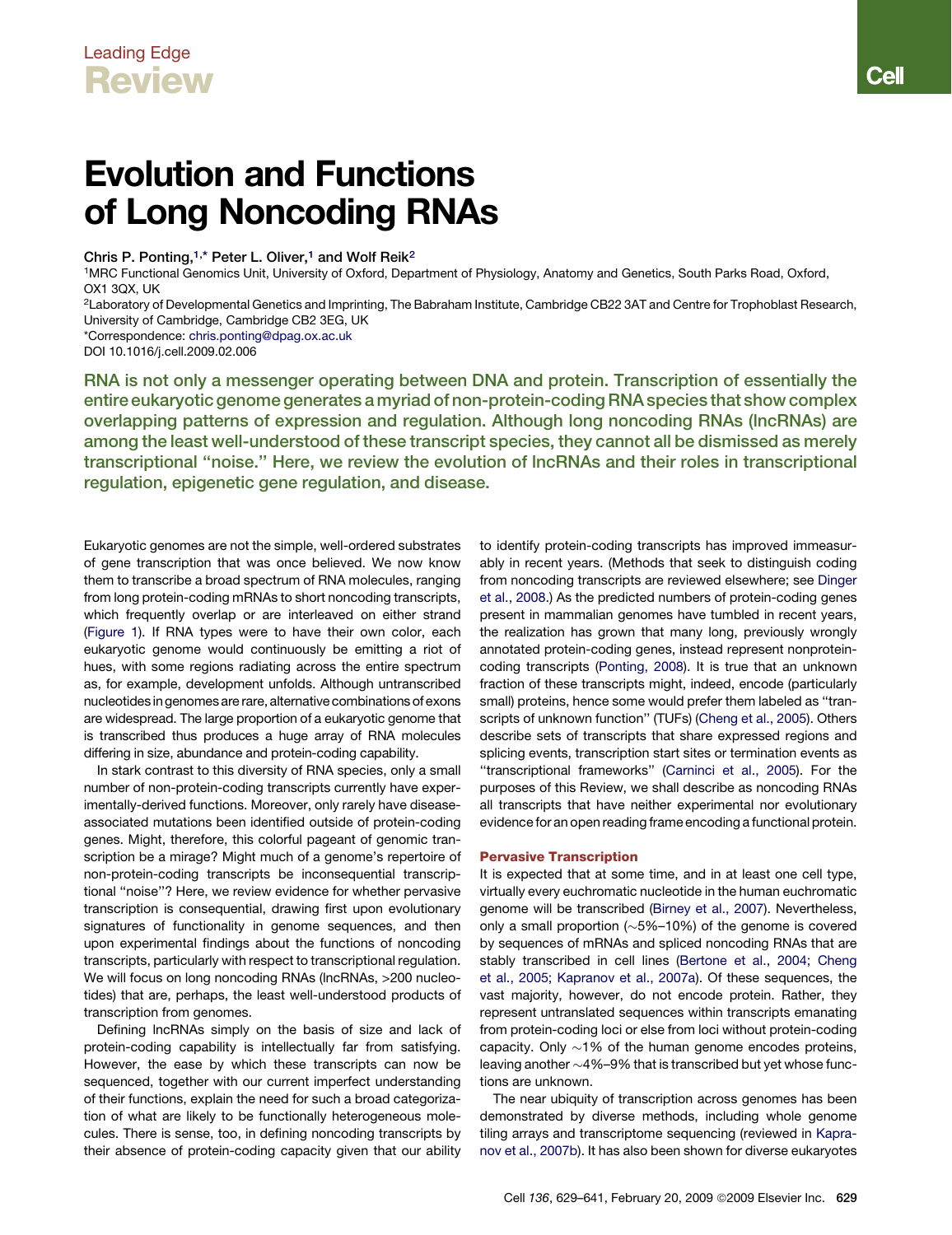<span id="page-1-0"></span>

## Figure 1. Pervasive Transcription from the Dlx5/6 Locus

This locus resides on mouse chromosome 6 ( $\sim$ 6.527–6.628 Mb for version mm5 of the genome assembly). Coding and noncoding exons are shown in pink and blue, respectively, with the orientations of transcription indicated by arrows. Transcriptional start sites indicated by CAGE (cap analysis of gene expression) tags but currently without known transcript sequence are shown in gray. With respect to the five categories of noncoding RNAs: two single exon noncoding

RNAs (purple) are intronic and are transcribed in sense to *Evf1/2*; *Evf2* and *Dlx6as* noncoding RNAs are antisense to *Dlx6*; *Evf1* is an intergenic noncoding RNA (this locus is not known to give rise to bidirectional transcripts). Figure modified from [http://fantom32p.gsc.riken.jp/gev-f3/gbrowse/mm5/.](http://fantom32p.gsc.riken.jp/gev-f3/gbrowse/mm5/)

ranging from plants to animals and, most recently, to fungi such as the fission yeast *Schizosaccharomyces pombe* [\(Dutrow et al.,](#page-10-0) [2008; Wilhelm et al., 2008](#page-10-0)) and the budding yeast *Saccharomyces cerevisiae* [\(Nagalakshmi et al., 2008\)](#page-12-0). Genome-wide transcription thus appears to have been prevalent among many, if not all, eukaryotes since their last common ancestor over a billion years ago.

In mammals, transcription on a genome-wide scale is achieved using a breathtaking number of transcription events. Approximately 180,000 mouse cDNAs have been identified that, together with a similar number of core promoters, are distributed among 44,000 transcript clusters ([Carninci et al.,](#page-10-0) [2005; Carninci et al., 2006\)](#page-10-0). By way of contrast, the mouse genome contains only  $\sim$ 20,210 protein-coding gene loci (L. Goodstadt and C.P.P., unpublished data). A large number of promoters have been inferred from the mapping to the genome of short sequence tags derived from the capped  $5'$  ends of cDNAs [\(Carninci et al., 2005](#page-10-0)). These CAGE (cap analysis of gene expression) tags were located, as expected, at the  $5'$  ends of well-established protein-coding genes. However, they were also found in more exotic locations, including within exons and, increasingly, toward the ends of the 3' ends of untranslated regions (UTRs) of coding transcripts [\(Carninci et al., 2005\)](#page-10-0). For most such CAGE tags, it is unknown whether each tag represents a long or a short RNA, whether this RNA is expressed in few or many tissues, and at few or many developmental stages.

A genome's transcriptional repertoire is made even more complex by different combinations of exons and polyadenylation sites. The majority of protein-coding genes, and  $\sim$ 30% of noncoding RNAs, produce at least one alternative transcript that samples different exon combinations ([Kampa et al., 2004; Ravasi](#page-11-0) [et al., 2006\)](#page-11-0). Moreover, about half of human or mouse genes exhibit alternative polyadenylation among their transcripts ([Tian](#page-12-0) [et al., 2005](#page-12-0)). As a result, each defined  $3'$  end of a transcript has, on average, 1.3 start sites; conversely, each 5' end has an average of 1.8 3' ends [\(Carninci et al., 2005\)](#page-10-0).

Genome-wide transcription thus produces a complex population of transcripts, some that are overlapping, others entirely distinct; some that are same strand, others opposite strand; and, some that encode proteins, whereas others do not. What, then, is a gene [\(Gerstein et al., 2007; Gingeras, 2007](#page-11-0))? One previous definition is that it is a genomic region that, when transcribed, produces a polyadenylated mRNA that encodes a protein. Observations that coding and noncoding transcripts are interwoven in a rich tapestry suggest that this definition needs revision, perhaps by insisting that transcripts, not genes, are the operational unit of a genome [\(Gingeras, 2007\)](#page-11-0).

Of all these transcripts, it has been those that are proteincoding, rather than noncoding, that have been the principal focus of experimental biology yet, surprisingly, clusters of overlapping noncoding transcripts are more numerous in the mouse genome than coding transcript clusters ([Carninci et al., 2005](#page-10-0)). Protein-coding loci tend to be expressed at high levels, whereas larger numbers of non-protein-coding loci are expressed, sometimes in a regulated manner (see below), at lower levels, suggesting that noncoding RNAs represent cryptic signals that control complex developmental processes ([Mattick and Makunin,](#page-11-0) [2006\)](#page-11-0). If this is so, then proof is required that large numbers of these transcripts are functional in vitro and in vivo, that their expression is regulated, that they have been the subject of selection, and perhaps also, for some, that they contain folded RNA secondary structures.

It is important to emphasize that evidence for functions of lncRNAs remains scant. This may reflect current limitations in experimental tools available to elucidate lncRNA mechanisms, or it may indicate that lncRNAs contribute in only a minor capacity to the functional repertoire of a genome. In the interim, before this issue is finally settled, we should take care not to conclude that pervasive transcription necessarily implies an abundance of functional lncRNAs. Furthermore, we ought not to make sweeping generalizations about molecular mechanisms on the basis of a few, albeit well-established, case studies.

# Long Noncoding RNAs

Classes of noncoding transcripts can be divided between housekeeping noncoding RNAs and regulatory noncoding RNAs. Housekeeping noncoding RNAs include ribosomal, transfer, small nuclear and small nucleolar RNAs and are usually expressed constitutively. Among short regulatory noncoding RNAs are microRNAs, small interfering RNAs and Piwi-associated RNAs (see Reviews by R.W. Carthew and E.J. Sontheimer on page 642 and C.D. Malone and G.J. Hannon on page 656 of this issue). Most transcribed, yet not protein-coding, sequence, however, is associated with lncRNAs ([Mattick and](#page-11-0) [Makunin, 2006](#page-11-0)). These may be located within nuclear or cytosolic fractions, may or may not be polyadenylated, and are often transcribed from either strand within a protein-coding locus [\(Birney et al., 2007; Carninci et al., 2005](#page-10-0)). A database providing expression and other information on mammalian lncRNAs has recently become available [\(Dinger et al., 2009](#page-10-0)).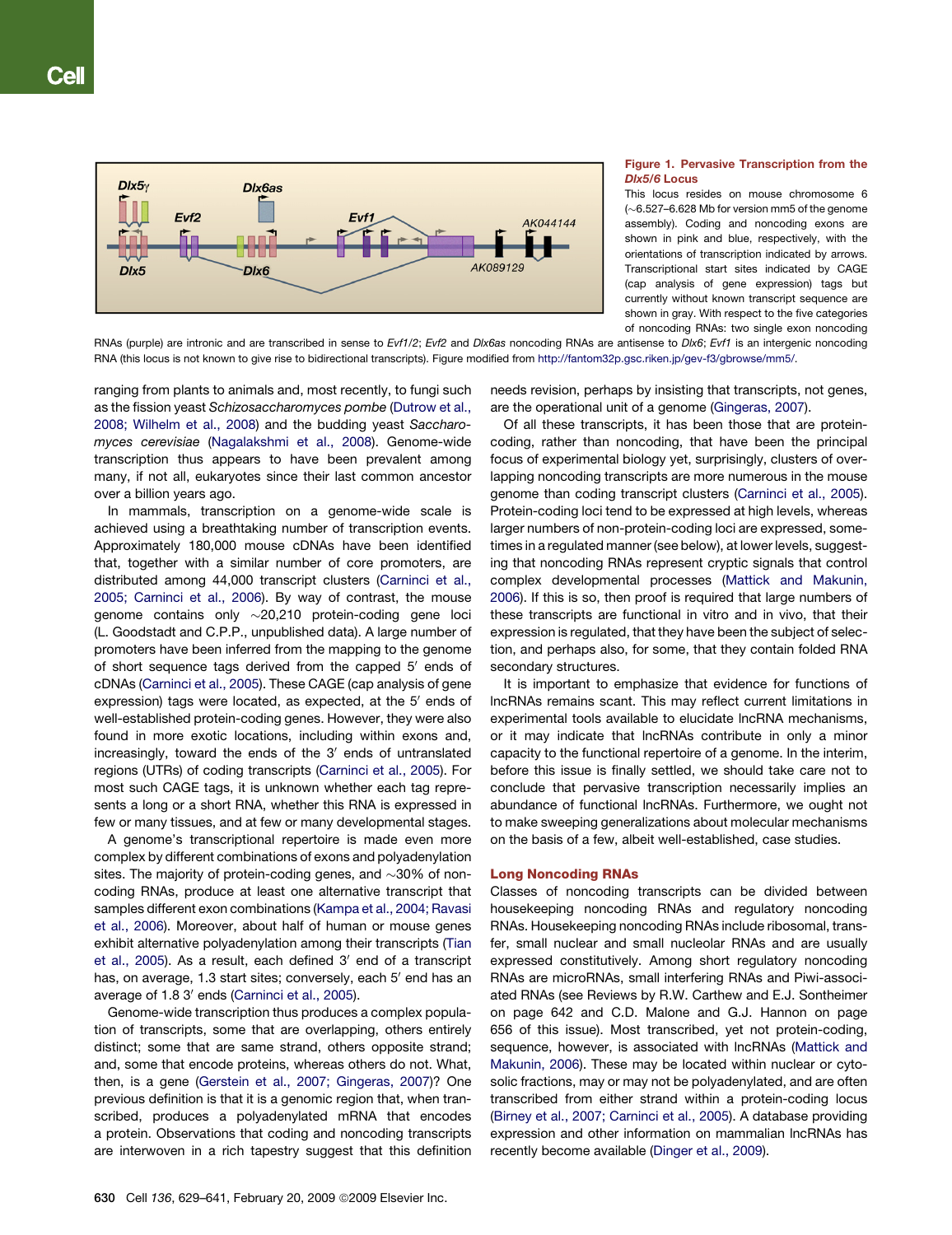Before considering their potential for functionality, it is important to consider whether a large proportion of proposed lncRNAs are, instead, artifacts of either experiment or computation. Among mouse transcripts assigned as noncoding RNAs in the FANTOM2 set, very few (<2%) have both long open reading frames and suppression of nucleotide substitutions at putative nonsynonymous sites, attributes that would have otherwise indicated coding capability ([Ravasi et al., 2006\)](#page-12-0). These noncoding RNAs also tend to be shorter and to have fewer introns than protein-coding transcripts [\(Ravasi et al., 2006\)](#page-12-0), again arguing for an absence of coding capacity. Although few of the FANTOM2 noncoding RNAs appear to represent contamination from genomic DNA, up to 30% may represent fragments of unprocessed pre-mRNAs [\(Ravasi et al., 2006\)](#page-12-0). The majority of this set thus appear to represent bona fide transcripts, a view that is corroborated by frequent regulation of their expression levels [\(Cawley et al., 2004; Ravasi et al., 2006](#page-10-0)).

An lncRNA can be placed into one or more of five broad categories: (1) sense, or (2) antisense, when overlapping one or more exons of another transcript on the same, or opposite, strand, respectively; (3) bidirectional, when the expression of it and a neighboring coding transcript on the opposite strand is initiated in close genomic proximity, (4) intronic, when it is derived wholly from within an intron of a second transcript (although these, as noted above, sometimes may represent pre-mRNA sequences), or (5) intergenic, when it lies within the genomic interval between two genes [\(Figure 1](#page-1-0)).

Between 5 and 30% of transcriptional units in diverse eukaryotes have been found to harbor *cis*-natural antisense transcripts (*cis*-NATs); the exact proportion is strongly dependent on the quantity of transcriptome sequence considered [\(Lapidot and](#page-11-0) [Pilpel, 2006](#page-11-0)). When, for example, the large human CAGE tag dataset is analyzed, each protein-coding locus is associated with an average of nearly 6 *cis*-NATs ([Conley et al., 2008\)](#page-10-0). A *cis*-NAT may function by forming a double-stranded RNA with its complementary sense RNA to subsequently requiate transcription levels. However, several other antisense mechanisms are known, principally those involving transcriptional interference or the regulation of monoallelic expression (see below). These mechanisms imply that sense-antisense transcript pairs should be more coexpressed and more inversely expressed than expected by chance. Although such weak tendencies have been observed ([Chen et al., 2005](#page-10-0)), individual sense-antisense pairs often exhibit more complex and irregular patterns of expression ([Mercer et al., 2008\)](#page-11-0).

Of the large numbers of intronic lncRNAs that have been proposed ([Louro et al., 2008\)](#page-11-0) many may, instead, be premRNA fragments (see above). In one study,  ${\sim}80\%$  of such noncoding RNAs appear not to be expressed, at least in the three tissues studied (prostate, kidney and liver) ([Louro et al., 2008\)](#page-11-0). Those that are transcribed may yet be found as alternative, and perhaps coding, exons within rarely-expressed transcripts of protein-coding genes. Nevertheless, some intronic noncoding RNAs whose expression profiles contrast with those of their host protein-coding gene have been reported [\(Mercer et al., 2008\)](#page-11-0). Such instances, particularly the 27% of those noncoding RNAs whose nucleotide sequences are conserved ([Mercer et al.,](#page-11-0) [2008\)](#page-11-0), deserve further experimental investigation.

Even when compared to other noncoding RNAs, molecules for which we know next-to-nothing, intergenic noncoding RNAs remain a complete mystery. Those that are transcribed well away from protein-coding loci appear to have little opportunity to *cis*-regulate transcription within such loci. It appears unlikely that many of these act in *trans* by forming triplexes with double-stranded DNA, as they rarely show strong complementarity to sequence elsewhere in the genome. They may, however, often act in *trans* within large ribonucleoprotein complexes. Many intergenic noncoding RNAs are transcribed in close proximity to protein-coding genes ([Bertone et al., 2004](#page-10-0)) and these are more likely to act in *cis*, perhaps through transcriptional interference (see below). About half of the intergenic noncoding RNAs in one study are transcribed near (<10kb) to protein-coding genes [\(Ponjavic et al., 2007\)](#page-12-0). These, perhaps, represent the best candidates for investigating the transcriptional regulation of neighboring genes.

# Transcriptional Noise?

How many of these vast numbers of lncRNAs are functional, and how many represent ''noisy'' inconsequential transcription, such as from selectively unconstrained promoters that have arisen serendipitously in genomic sequence? This question cannot be addressed experimentally until we have accumulated diverse instances of the molecular mechanisms of noncoding RNAs (see below). In the meantime, it can be addressed theoretically by considering how sequence that is not functional is expected to evolve over long periods of time. If most lncRNAs result from transcriptional noise then it is expected that: (a) their expression would not vary from one tissue to another, or between developmental time-points; and, (b), their rates of sequence change would not differ from those of other sequences, such as transposable elements, that almost always have evolved neutrally.

In studies that detect transcripts whose expression differs among tissues, or over time, or in response to retinoic acid, comparable proportions of noncoding RNAs and mRNAs have been found ([Cawley et al., 2004; Ravasi et al., 2006](#page-10-0)). Although this implies that, like mRNAs, the expression of such noncoding RNAs may be regulated, formally it remains possible that this regulation is fortuitous and thus not necessarily under selective constraint. To consider this, [Khaitovich et al. \(2006\)](#page-11-0) compared the evolution of expression levels between and among humans and chimpanzees. They considered that if intergenic noncoding RNAs were not under selection then their expression diversity and divergence patterns would be the same among three tissues (brain, heart, and testis). Their observation, instead, that these patterns differed between these tissues was interpreted as indicating that intergenic transcripts possess functional roles. Intergenic noncoding RNAs represented half of all sequences showing differential expression between these two primate species. Although genetic drift may also contribute greatly to this expression level diversity, [Khaitovich et al. \(2006\)](#page-11-0) propose that intergenic lncRNAs may have contributed as many functional changes to these two primate lineages as have proteincoding genes.

Evolutionary studies initially concluded that noncoding RNA sequences bear no evidence of functionality because they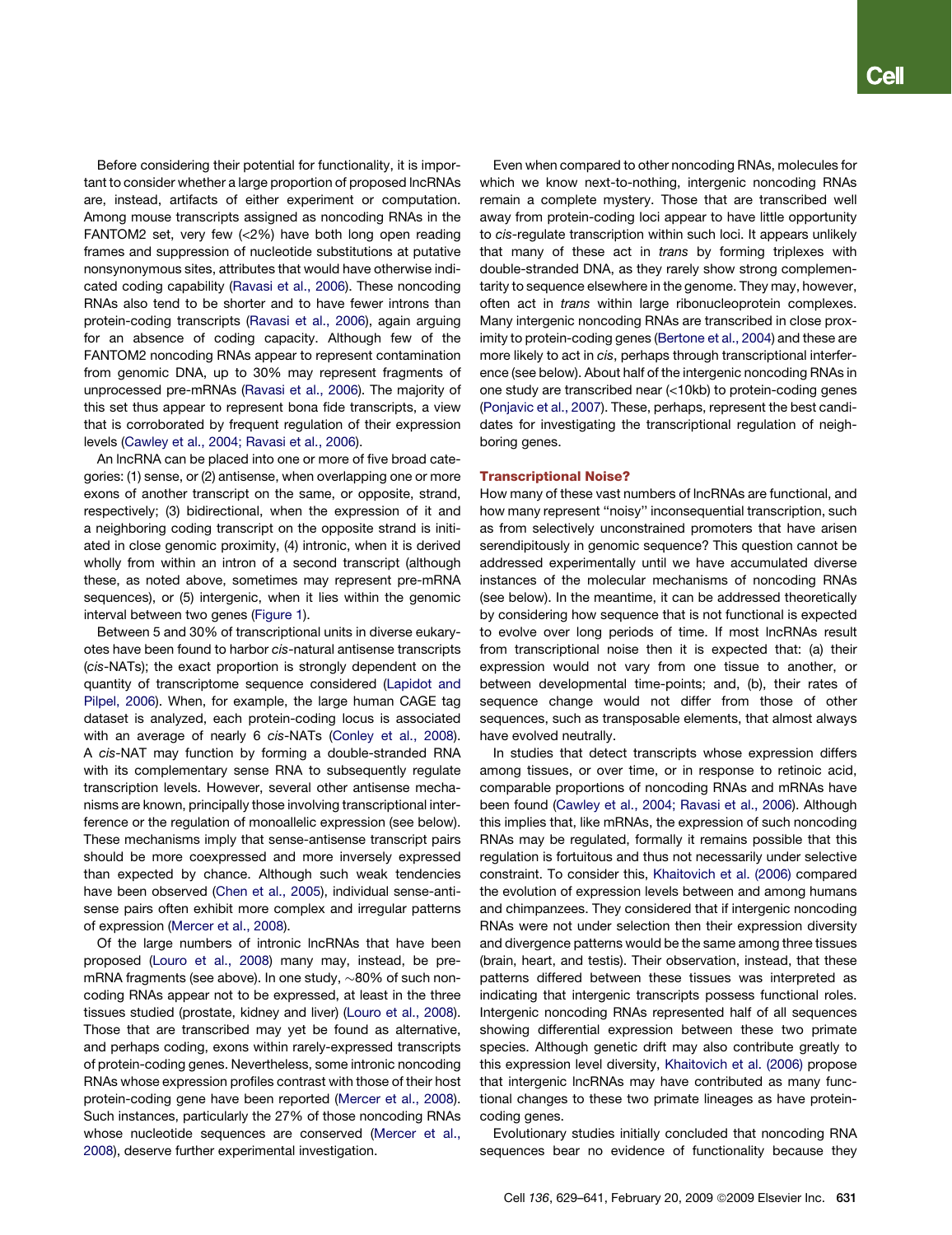appear as poorly conserved as other intergenic sequences ([Pang et al., 2006; Wang et al., 2004](#page-12-0)). More recently, [Ponjavic](#page-12-0) [et al. \(2007\)](#page-12-0) described how a set of 3122 full-length noncoding RNAs exhibits signatures of functionality that are more usually associated with protein-coding genes. These noncoding RNAs show reduced nucleotide substitutions, insertions and deletions, both within their promoters and within their sequences; moreover, their dinucleotide splice sites are more frequently conserved than expected by chance. By contrast, transposable element sequences within these noncoding RNAs show no evidence for reduced nucleotide substitution. Thus, these noncoding RNAs seem to include many whose nonrepetitive sequences have been under constraint to preserve transcription, sequence and splicing over many tens of millions of years, the period of time necessary for reductions in evolutionary rates to become apparent.

Compared with protein-coding sequence, however, noncoding RNA sequence tends to be only weakly constrained. Traditionally, constraint is estimated from the nucleotide substitution rate in functional sequence as a proportion of the rate in neutral, unconstrained, sequence. For proteins, on average, this ratio is  $\sim$ 10%, whereas for the set of 3122 full-length, and mainly intergenic, noncoding RNAs it is  ${\sim} 90\%$ –95% ([Ponjavic et al., 2007](#page-12-0)). One interpretation of this is that considerably more nucleotide substitutions are deleterious in protein-coding sequence compared with noncoding sequence. This would not be too great a surprise given the stringent thermodynamic, structural and functional constraints on protein sequences.

A new study recapitulates these earlier findings that lncRNAs are frequently under constraint ([Guttman et al., 2009\)](#page-11-0). Another interpretation of the frequently low sequence conservation of noncoding RNAs is that they may be frequently acted upon by positive selection ([Hyashizaki, 2004](#page-11-0); [Pang et al., 2006](#page-12-0)). This, however, appears unlikely as only one example of positive selection on lncRNAs, resulting from Darwinian evolution, has been proposed. *HAR1F*, a noncoding RNA, was identified as the single region of the human genome that has undergone the most rapid sequence change in the human lineage since our last common ancestor with chimpanzees ([Pollard et al., 2006](#page-12-0)). *HAR1F* is expressed specifically in Cajal–Retzius neurons in the developing human neocortex, thus providing support for claims that its rapid evolution has contributed to human-specific alterations in brain size and function. However, more recent scrutiny has indicated that it is not frequent episodes of adaptive evolution that has driven the evolution of *HAR1F*, and other similar regions of the human genome. Instead, rapid change has resulted from recent and local increases in the underlying mutation rates of these regions via the recombination-driven process of biased gene conversion [\(Dreszer et al., 2007; Galtier](#page-10-0) [and Duret, 2007\)](#page-10-0). This mutational process is distinguished from directional selection in that substituting nucleotides are more frequently G or C nucleotides than they are A or T nucleotides. In the biased gene conversion model, a high substitution rate results in frequent deleterious changes in *HAR1F*; these mutations can be compensated by subsequent nucleotide substitutions that tend to restore RNA secondary structure. In short, it appears more likely that human *HAR1F* has evolved rapidly not because these substitutions, when considered together, have

been advantageous along the *Homo sapiens* terminal lineage. Rather, *HAR1F*'s rapid evolution results from frequently introduced deleterious changes that are often then ''repaired'' by subsequent mutations.

The evolutionary arguments, advanced above, suggest that a large, but as yet unknown, number of noncoding RNAs are not solely the product of transcriptional noise. Nevertheless, transcriptional noise has indeed been observed, in the form of the expression of one gene, coupled to the transcription of another lying within a radius of  $\sim$ 100 kb along the mouse genome ([Ebi](#page-11-0)[suya et al., 2008](#page-11-0)). This ''rippling'' of transcription occurs unevenly along adjacent sequence: it appears to be highly specific to loci with previous evidence of transcription, rather than inducing transcriptional events uniformly across chromosomal sequence. Rippling is induced irrespective of whether transcription is initiated at a coding or noncoding locus ([Ebisuya et al., 2008](#page-11-0)). This effect may thus explain, at least in part, similarities in coexpression patterns between noncoding RNAs and mRNAs that are transcribed from adjacent genomic loci.

### **Origins of IncRNAs**

As most noncoding RNAs are subjected to a low degree of evolutionary constraint (that is, purifying selection) only a small minority exhibit sequence conservation between species as diverse as mammals and fish, for example. Nevertheless, a limited phyletic range of noncoding RNAs might also be explained if they emerge and decline rapidly within particular lineages ([Hyashizaki, 2004](#page-11-0)). If so, then noncoding RNA genes would evolve very differently from protein-coding genes that arise, virtually in every case, by a process of partial or wholesale duplication and subsequent sequence divergence. In [Figure 2,](#page-4-0) we outline various evolutionary scenarios for the emergence of functional noncoding RNAs.

The first such scenario is the metamorphosis of protein-coding into noncoding RNA gene sequence. The *Xist* gene encodes an lncRNA that is critical for the inactivation of the X chromosome in eutherian mammals. It has been recently established that several *Xist* exons and its promoter derive from the ''debris'' of a proteincoding gene *Lnx3* that had acquired frame-disrupting mutations early in the evolution of placental mammals [\(Duret et al., 2006;](#page-10-0) [Elisaphenko et al., 2008\)](#page-10-0). It is unknown whether this was a two-step metamorphosis, involving an initial degeneration of an erstwhile protein-coding gene, followed by these exons then being subsumed within an emerging *Xist* gene, or whether these steps occurred concurrently ([Figure 2A](#page-4-0)). However, given that protein-coding and noncoding transcripts are frequently interwoven perhaps *Xist* emerged gradually, rather than stepwise, and coexisted within a locus that also was transcribed into protein-coding sequence.

Instead of deriving from pre-existing protein-coding sequence, can noncoding RNAs emerge from genomic sequence that was previously devoid of exonic sequence? Predicting noncoding RNA genes that arose from such sequence remains a considerable challenge. It is difficult to build a compelling case that sequence across a broad phyletic range has always lacked exons until after the emergence, in one restricted lineage, of a noncoding RNA locus. Nevertheless, one relatively-recent chromosomal rearrangement provides clues that a dog testis-derived noncoding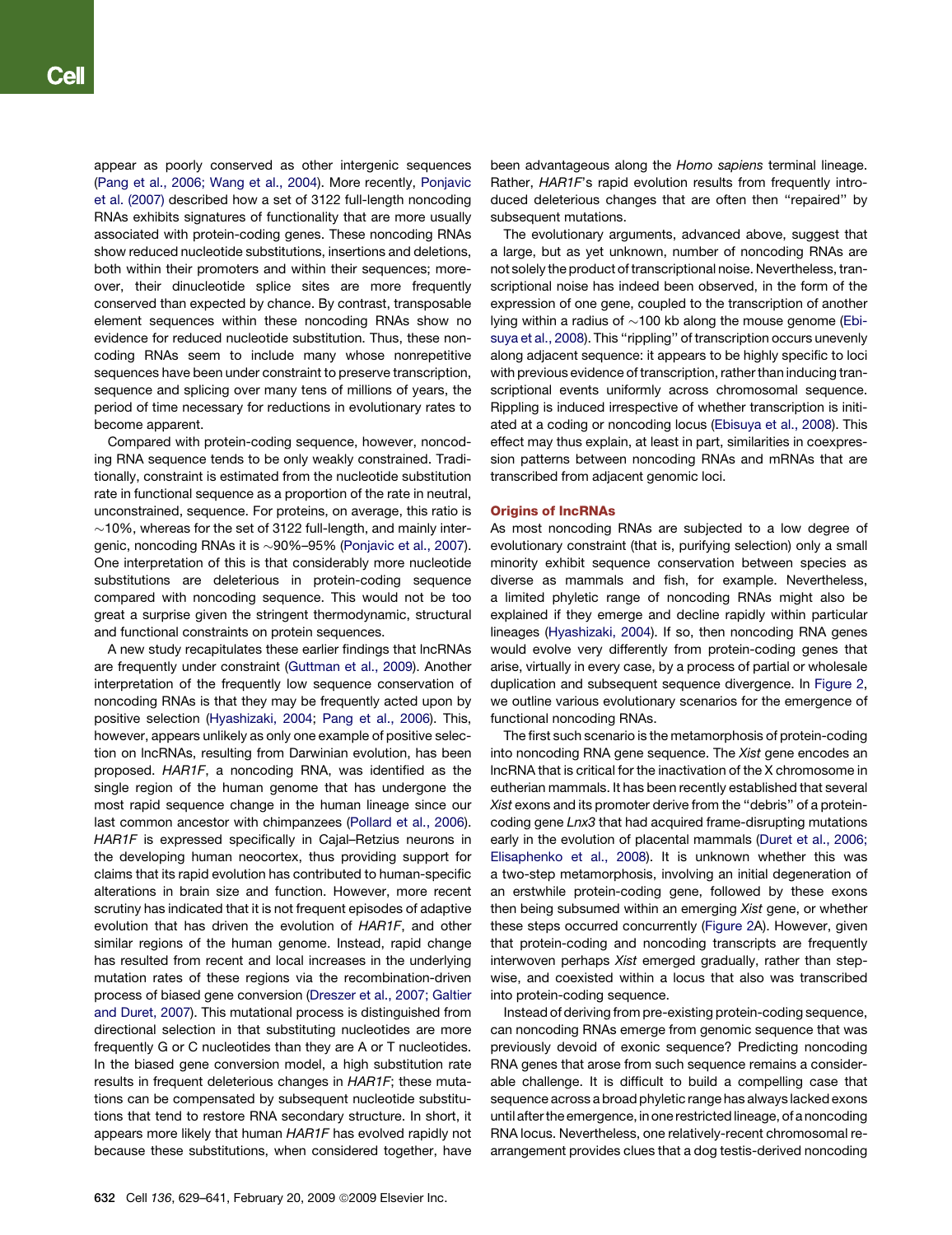<span id="page-4-0"></span>

## Figure 2. Possible Origins of lncRNAs

(A) A protein-coding gene (left, pink) acquires frame disruptions and is transformed into a functional noncoding RNA (right, blue) that incorporates some previous coding sequence. The *Xist* lncRNA originated by undergoing a metamorphosis from a previous protein-coding gene while incorporating transposable element sequence.

(B) Following a chromosome's rearrangement, two untranscribed and previously well-separated sequence regions are juxtaposed and give rise to a multi-exon noncoding RNA. A dog noncoding RNA (supported by ESTs BM537447, C0597044, and DN744681) appears to have arisen following such a lineage-specific change.

(C) Duplication of a noncoding gene by retrotransposition generates either a functional noncoding retrogene or a nonfunctional noncoding retropseudogene.

(D) Neighboring repeats within a noncoding RNA have their origins in two tandem duplication events.

(E) Insertion of a transposable element (green triangle) gives rise to a functional noncoding RNA.

RNA has arisen only recently in the canid lineage (Figure 2B). This noncoding RNA locus spans two regions that, in other eutherian mammals retaining ancestral chromosomal structures, are separated by tens of megabases. It appears reasonable to assume that it arose following the intrachromosomal rearrangement after the last common ancestor of canids and bovids  $\sim$ 80 million years ago.

Unlike protein-coding genes, noncoding RNA genes do not appear to form large homologous families. There is scant evidence for large numbers of noncoding RNAs whose sequences are sufficiently similar, outside of transposable elements, to allow common ancestry to be inferred. One study [\(Ravasi et al., 2006\)](#page-12-0) proposed a family of mouse lncRNAs, typified by transcript AK014924. However, transposable elements span much of this transcript, and homologous sequences elsewhere in the genome are nonexonic and thus appear to be

the relics of transposable element insertions. Rare examples of duplicated lncRNA loci include those for mouse nuclear enriched abundant transcript 2 (Neat2) [\(Hutchinson et al., 2007\)](#page-11-0) and a mouse testis-derived lncRNA (AK019616) that are separately paralogous to nonexonic sequences elsewhere in the genome (Figure 2C). These may reflect past retrotransposition events and thus represent nonfunctional noncoding RNA pseudogenes. Local, tandem, duplications may also generate repeats, such as those observed in 5<sup>0</sup> regions of *Kcnq1ot1* (see below) and *Xist* transcripts (Figure 2D).

LncRNAs may also emerge following insertions of transposable element sequences. BC1 (brain cytoplasmic RNA 1) and BC200 (brain cytoplasmic RNA 200-nucleotide) noncoding RNAs arose from separate episodes of transposable element exaptation, in the rodent and anthropoid lineages, respectively (Figure 2E). Despite their lack of a common origin, these noncoding RNAs appear to possess similar roles in translational regulation (reviewed in [Cao et al., 2006](#page-10-0)) (see below). As transposable element sequences often coincide with transcription start sites they are also likely to contribute frequently to changes in gene transcript repertoires ([Conley et al., 2008](#page-10-0)).

## RNA Localization, Processing, and Secondary Structure

LncRNAs are observed in a wide range of different tissues and, as also seen for mRNAs, most are expressed in the brain [\(Mercer](#page-11-0) [et al., 2008\)](#page-11-0). The spatiotemporal expression profiles of noncoding RNAs in the brain can be exquisite. The *Evf2* noncoding RNA [\(Figure 1](#page-1-0)) shows highly specific expression in the developing mouse brain, for example [\(Figure 3](#page-5-0)). The cellular localization of lncRNAs is also as varied as that seen for protein-coding genes, and a full range of subcellular patterns of expression have been described. By analyzing over 800 noncoding RNAs from the Allen mouse brain atlas, [Mercer et al. \(2008\)](#page-11-0) observed transcripts in the nucleus, cell body or at one or more foci of adult cerebellar Purkinje cells. Some noncoding RNAs show unusual or unique localization patterns, thereby classifying entirely new subcellular compartments. For example, the subcellular localization of one nuclear, yet polyadenylated, lncRNA occurs exclusively in nuclear speckles, and thus has been given the name Gomafu, meaning ''spotted pattern'' in Japanese ([Sone et al., 2007\)](#page-12-0). Gomafu expression reveals a new domain that does not colocalize with any known nuclear compartment marker.

Most lncRNAs, as well as shorter (<200 nucleotide) noncoding RNAs, tend to be transcribed away from the  $5'$  or  $3'$  ends of genes. Nevertheless, transcription of lncRNAs has been found to be more concentrated near the promoters and initial exons and introns of genes ([Kapranov et al., 2007a\)](#page-11-0). A similar clustering of shorter noncoding RNAs is also observed ([Kapranov et al.,](#page-11-0) [2007a](#page-11-0)). Although these noncoding RNAs may be by-products of abortive initiation or transcriptional pausing, they may also reflect an origin of shorter noncoding RNAs by post-transcriptional processing of lncRNAs ([Kapranov et al., 2007a](#page-11-0)). Nevertheless, as 95% of transcribed sequence lies either in lncRNAs or in short (<200 nucleotide) noncoding RNAs, but not in both, the widespread processing of lncRNAs has yet to be proved [\(Ponjavic and Ponting, 2007\)](#page-12-0).

Functional RNA sequence thus cannot typically be identified from the processing of longer noncoding RNAs, whose functional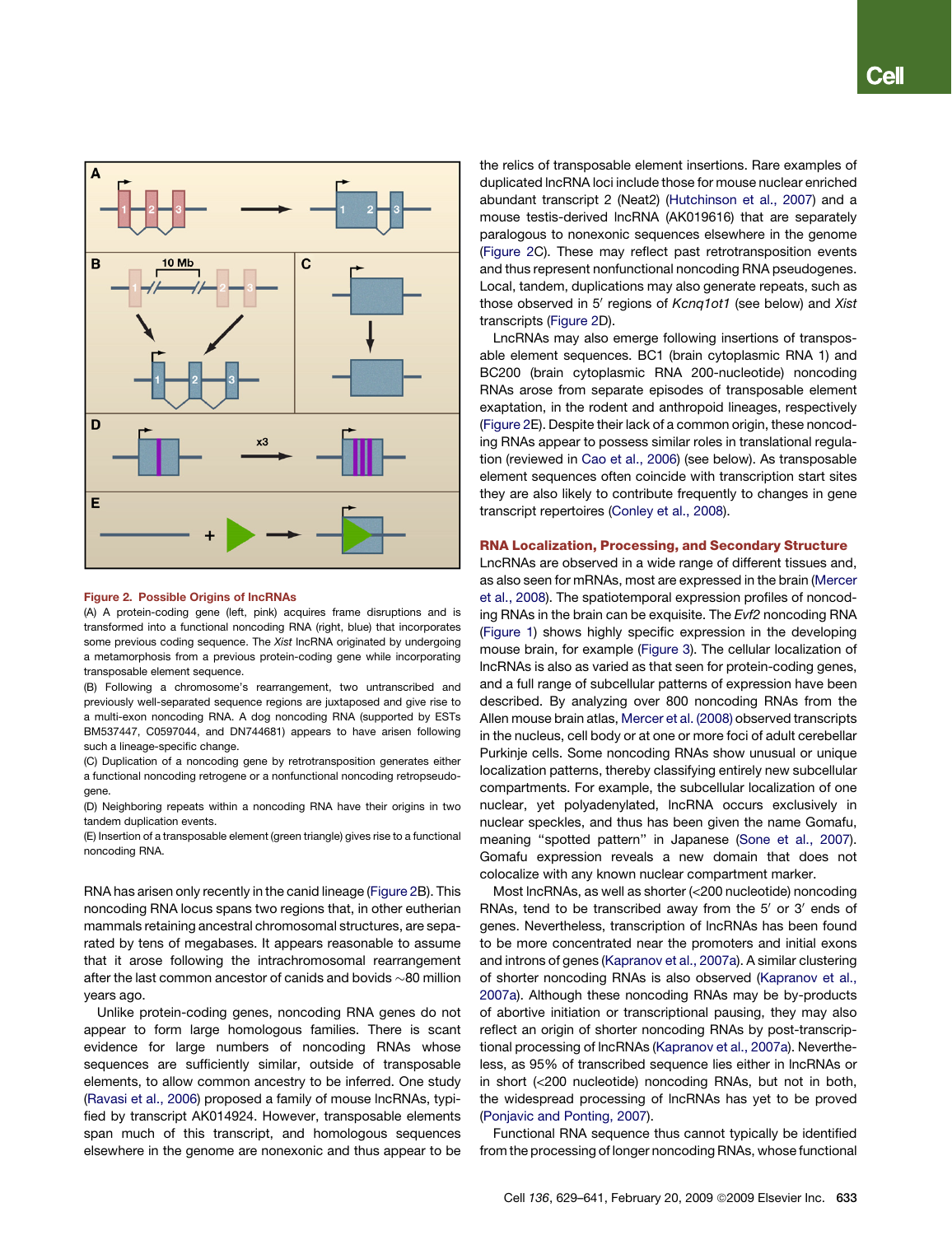<span id="page-5-0"></span>



(Top) The in situ hybridization image shows that at embryonic day E13.5 two major populations of migrating interneurons express *Evf2*. These are the latero-caudal migration from the basal telencephalon to the striatum (arrowhead) and the medio-rostral migration from the subpallial basal telencephalon to the olfactory bulb (arrow), which later becomes the rostral migratory stream as shown at P4 (bottom). Images courtesy of P. Oliver.

sequence is relatively diffuse, to shorter noncoding RNAs containing high densities of functional sequence. Instead, perhaps it can be pinpointed by *in silico* predictions of short stem-loop secondary structures. Indeed, we will highlight below examples of proteins that bind to these structured RNA regions. Approaches to this problem all focus on scoring apparent compensatory mutations for paired bases within conserved sequence. However, approaches that predict stem-loop structures with high precision and sensitivity have yet to be developed ([Babak et al., 2007\)](#page-10-0). In contrast to protein-coding genes, therefore, the numbers and repertoires of structured noncoding RNA elements encoded in animal genomes remain to be determined. What is known, however, is that such structures, as expected, are strongly depleted in coding sequence, but are enriched in intergenic, intronic and UTR sequence ([Babak et al., 2007](#page-10-0)).

# Noncoding RNAs as Transcriptional Regulators

Eukaryotic gene regulation is traditionally explained by the direct interactions of proteins with other proteins or with DNA to modulate the expression of protein-coding genes. Regulatory networks also have an additional layer of complexity consisting of specific and dynamic interactions between RNA species and DNA or proteins ([Goodrich and Kugel, 2006](#page-11-0)). Transcription of lncRNAs is now known to regulate the expression of genes in close genomic proximity (*cis*-acting regulation) and to target distant transcriptional activators or repressors (*trans*-acting) via a variety of mechanisms (for selected examples see [Figure 4\)](#page-6-0).

The genomic location of lncRNA transcription is an important facet of their regulatory potential. *Cis*-NATs, and other exotic RNA species, are frequently derived from within, or near to, protein-coding loci ([Carninci et al., 2005; Conley et al., 2008;](#page-10-0) [Katayama et al., 2005; Ponjavic et al., 2007](#page-10-0)). If promoters lie in close genomic proximity then transcriptional events initiated from them may be coregulated. Coregulation may occur via chromatin remodelling of chromosomal domains ([Gribnau](#page-11-0) [et al., 2000\)](#page-11-0), but it also may occur because of ''collisions'' between transcriptional machineries that are processing along adjacent sequences [\(Osato et al., 2007\)](#page-12-0). When elongation of one transcriptional event proceeds through a promoter sequence it can suppress this sequence's ability to initiate a second transcriptional event [\(Osato et al., 2007\)](#page-12-0). An example of this ''transcriptional interference'' effect is the perturbed expression of the yeast *SER3* gene when the upstream lncRNA *SRG1* is actively transcribed or overexpressed ([Martens et al.,](#page-11-0) [2004\)](#page-11-0) ([Figure 4A](#page-6-0)). The 3' end of *SRG1* contains regulatory elements within the *SER3* promoter, and premature termination of *SRG1* transcription prevents repression of *SER3* ([Martens](#page-11-0) [et al., 2004](#page-11-0)). Transcriptional interference, regulating expression levels in *cis*, may represent a widespread function for lncRNAs. This is because strong conservation in promoter sequences of lncRNAs [\(Carninci et al., 2005](#page-10-0)), and weaker conservation in the sequences of their transcripts [\(Ponjavic et al., 2007\)](#page-12-0), are consistent with the act of transcription itself having a greater biological consequence than the transcript sequence.

Transcription of an lncRNA may promote the accessibility of protein-coding genes to RNA polymerases. In yeast, glucose starvation results in the induction of the *fbp1* gene and also of several IncRNAs transcribed 5' upstream [\(Hirota et al., 2008](#page-11-0)). Transcription of these noncoding RNAs disrupts chromatin structure, which allows further passage of the transcriptional machinery through the promoter region, thereby promoting expression of *fbp1* [\(Figure 4](#page-6-0)B). Similar episodes of transcription have been observed to regulate expression within the human b*-globin* locus [\(Gribnau et al., 2000](#page-11-0)).

In other contexts, lncRNA sequences themselves convey functions through binding to DNA or protein. One such sequence, transcribed from a minor promoter upstream of the human dihydrofolate reductase *DHFR* gene, acts to repress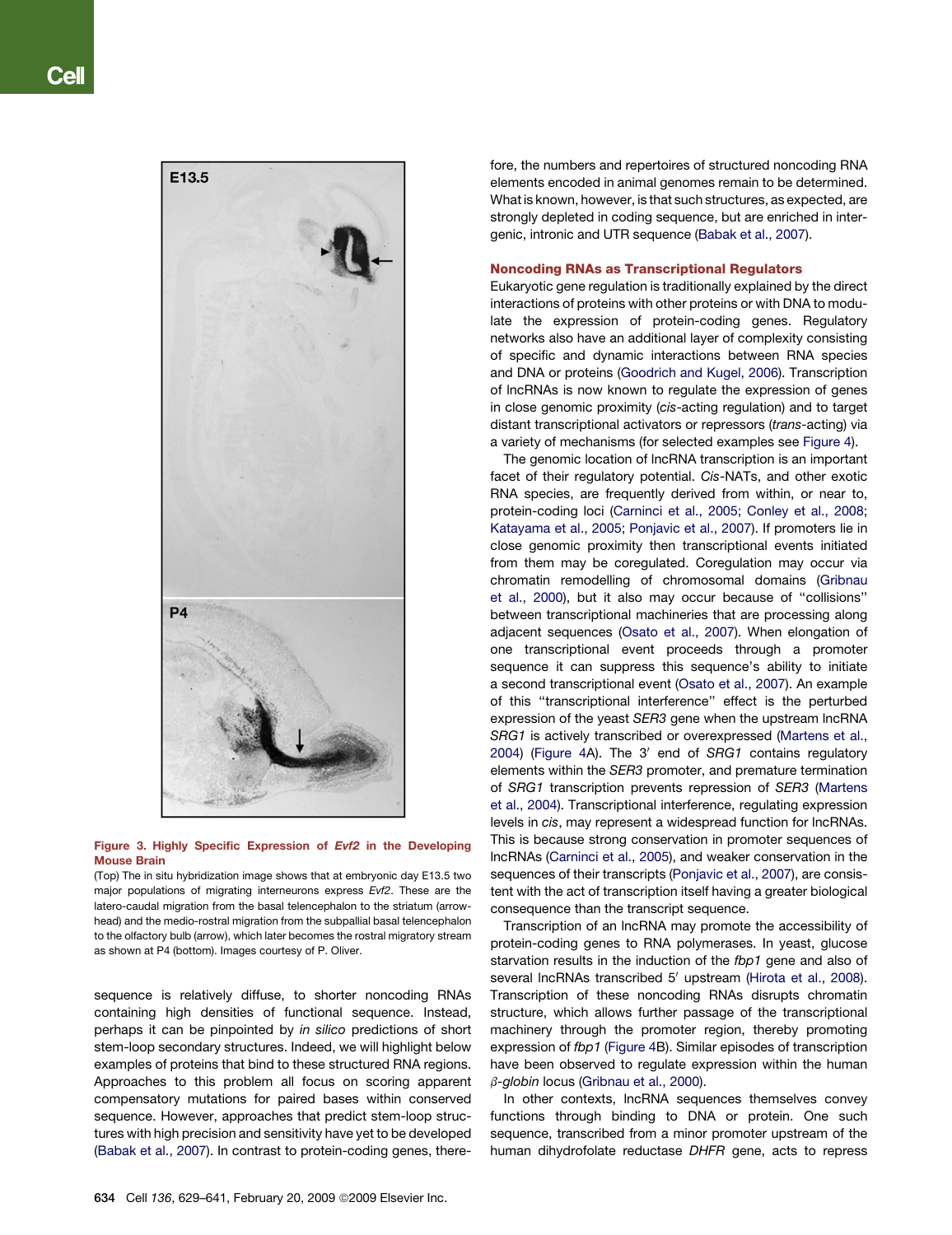<span id="page-6-0"></span>

#### Figure 4. Mechanisms of lncRNA Function in Transcriptional **Regulation**

LncRNAs are blue and protein-coding genes are pink, with pale pink regions indicating promoter/enhancer elements.

(A) Transcriptional interference. Transcription of the lncRNA *SRG1* through the promoter of the adjacent *SER3* gene.

(B) Initiation of chromatin remodeling. RNA pol II processivity upstream of *fbp1* is normally repressed by Tup proteins, however, rare lncRNAs are transcribed. Upon glucose starvation, the Atf1 activator binds to the UAS1 element, facilitating chromatin remodeling by RNA pol II and the subsequent binding of Rst2 to a second UAS2 element. As further lncRNAs are transcribed, the chromatin structure around the *fbp1* initiation site is then accessible to the transcriptional machinery allowing induction of the gene to occur.

(C) Promoter inactivation by binding to basal transcription factors. Formation of a complex between an lncRNA and both the *DHFR* promoter and TFIIB prevents normal preinitiation of transcription.

(D) Activation of an accessory protein. In response to stress, lncRNAs upstream of *CCND1* form a complex with an RNA-binding protein TLS (translocated in liposarcoma) in which the inactive conformation of the protein is altered, facilitating repression of *CCND1* via chromatin-binding protein (CBP). (E) Activation of transcription factors. The lncRNA *Evf2* cooperates with the *Dlx2* homeodomain protein to activate the *Dlx5/6* enhancer.

(F) Oligomerization of an activator protein. In response to heat shock, an lncRNA assists the trimerization of the HSF1 protein, which in turn forms a complex with the translation factor EIF to facilitate HSP expression.

(G) Transport of transcription factors. Dephosphorylated NFAT is prevented from translocating to the nucleus and activating its targets due to interactions between the lncRNA NRON and importin proteins.

(H) Epigenetic silencing of gene clusters by lncRNAs. The *Xist*, *Kcnq1ot1*, and *Air* RNAs establish a nuclear domain (or ''coating'') for gene silencing of genes in *cis*. The lncRNAs may directly or indirectly attract epigenetic modifiers such as histone methyltransferases (G9a or Ezh2) to bring about repressive epigenetic marks in the cluster.

(I) Epigenetic repression of genes by an intergenic lncRNA in *trans*. *HOTAIR* RNA, transcribed within the *HOXC* cluster, interacts with the Polycomb repressor complex 2 (PRC2) resulting in the methylation and silencing of several genes in the *HOXD* locus.

transcription from the major *DHFR* promoter ([Martianov et al.,](#page-11-0) [2007\)](#page-11-0). Overexpression of the full-length noncoding RNA represses the major *DHFR* promoter in an RNA-dependent manner. The lncRNA binds to both the major *DHFR* promoter and the general transcription factor IIB, leading to dissociation of the preinitiation complex from the major promoter (Figure 4C). Triplex formation between the single-stranded lncRNA and double-stranded *DHFR* promoter is proposed to form a stable purine-purine-pyrimidine triplex structure. Such structures are predicted to be most concentrated around human promoters ([Goni et al., 2004\)](#page-11-0), but it remains to be seen whether binding to promoters forming triplex structures is a common lncRNA mechanism.

Noncoding RNAs also regulate transcription in *cis* indirectly, without binding to DNA. In a recent report, [Wang et al. \(2008\)](#page-12-0) describe noncoding RNAs whose transcription, upstream of the cyclin D1 (*CCND1*) promoter, is induced by ionizing radiation. These noncoding RNAs bind to an RNA-binding protein TLS (translocated in liposarcoma), thereby permitting, via an allosteric effect, interactions with histone acetyltransferases; the resultant inhibition of these acetyltransferases causes decreased *CCND1* transcription [\(Wang et al., 2008](#page-12-0)) (Figure 4D). The authors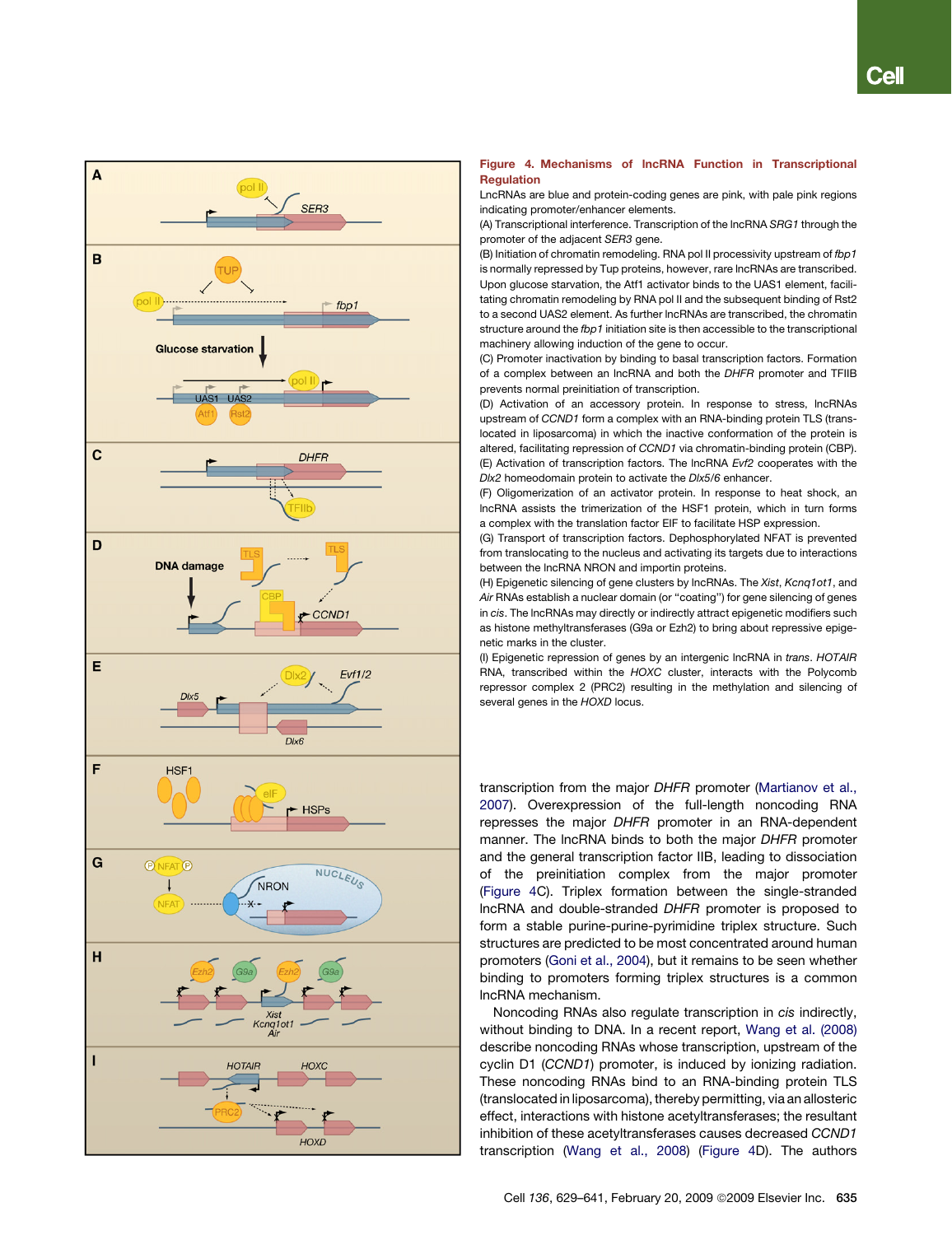speculate that other pairs of noncoding RNA and RNA-binding proteins may yet be found to act in a similar manner.

Another lncRNA whose action depends on forming a ribonucleoprotein complex is *Evf2*. *Evf2* exons lie downstream of *Dlx5* and surround *Dlx6*, both of which are homeodomain genes involved in neuronal differentiation and migration, and limb patterning ([Feng et al., 2006\)](#page-11-0) ([Figure 1\)](#page-1-0). Single-stranded *Evf2* forms a complex with the product of a third homeodomain gene *Dlx2* whose sequence lies elsewhere in the mouse genome. This complex activates *Dlx5/6* enhancer activity by an as yet unknown mechanism, perhaps by binding directly to an enhancer sequence that is also transcribed within the second exon of *Evf2* [\(Figure 4E](#page-6-0)). The complex structure of this feedback loop perhaps provides an indication of the level of detail that will be required to fully appreciate how noncoding RNAs might function as regulators of protein-coding genes. These findings, together with the developmental expression profile of *Evf2* ([Figure 3\)](#page-5-0), show how temporal coordination of the expression of protein-coding genes and noncoding RNAs is likely to be critical to fundamental developmental processes.

A third protein-binding lncRNA is *HSR1* (heat shock RNA-1), a 604 nucleotide RNA that, together with eukaryotic translationelongation factor 1A, stimulates trimerization of heat-shock factor 1 (HSF1) ([Shamovsky et al., 2006](#page-12-0)) [\(Figure 4](#page-6-0)F). Trimeric, but not monomeric, HSF1 induces the transcription of heat-shockinduced genes by binding to their promoters. Not only is the formation of this complex induced by heat shock, but knockdown of *HSR1* by RNA interference causes cells to become thermosensitive. This suggests that*HSR1* contributes to a cellular thermosensing device, similar to those in bacteria ([Shamovsky et al., 2006\)](#page-12-0).

Other lncRNAs regulate transcription indirectly by controlling the subcellular localization of transcription factors. One such lncRNA affects the localization of the transcription factor NFAT (nuclear factor of activated T cells) perhaps by interactions with nuclear transport factors ([Willingham et al., 2005](#page-12-0)) [\(Fig](#page-6-0)[ure 4](#page-6-0)G). Knockdown of this lncRNA (named NRON, noncoding repressor of NFAT) results in increased NFAT in the nucleus and increased NFAT activity. Further investigation of the binding partners and functions of NRON should, perhaps, focus on its numerous predicted stem-loop secondary structures that are conserved between diverse vertebrates.

The 7SK noncoding RNA (331 nucleotides) represses transcript elongation by Pol II in complex with the elongation factor P-TEFb by downregulating its kinase activity ([Nguyen et al.,](#page-12-0) [2001; Yang et al., 2001](#page-12-0)). Repression also involves a second protein HEXIM1 (hexamethylene bisacetamide-induced protein-1). Dissociation of 7SK and HEXIM1 from P-TEFb promotes P-TEFb kinase activity, and thus enhances Pol II elongation. Stem-loop structures within 7SK are apparent for species as diverse as mammals, molluscs and annelids implying an ancient bilaterian ancestry for this abundant and important transcriptional regulator ([Gruber et al., 2008\)](#page-11-0).

Additional noncoding RNAs act as Pol II inhibitors. Mouse *B2* is a  ${\sim}$ 178 nucleotide RNA that was derived originally from short interspersed repeat elements (SINEs). Upon stress conditions such as heat shock, *B2* expression is dramatically enhanced leading to repression of transcription for genes such as actin and hexokinase II ([Allen et al., 2004; Espinoza et al., 2004](#page-10-0)).

Surprisingly, human *Alu* RNA also acts as a transcriptional repressor during heat shock, again by binding to Pol II, despite the substantial divergence between human *Alu* and mouse *B2* SINE sequences [\(Mariner et al., 2008](#page-11-0)). This has led to the proposal that many noncoding RNAs, including many from active transposable elements, control transcription of specific genes by targeting Pol II in *trans* [\(Mariner et al., 2008](#page-11-0)).

#### LncRNAs in Epigenetics

LncRNAs have often been implicated in epigenetic gene regulation, and recent results now suggest a more unified model of how they might work. The initial links between imprinting and X chromosome inactivation, the two major epigenetic gene silencing phenomena in mammals, and lncRNAs, were made through the discovery of the *H19* and *Xist* RNAs, respectively. *H19* is an imprinted and maternally expressed lncRNA that is spliced, polyadenylated, and exported into the cytoplasm where it accumulates to very high levels [\(Bartolomei et al., 1991](#page-10-0)). The function of the *H19* RNA is still enigmatic, although it is likely that it plays some role in growth regulation. Recently, it was found that the *H19* RNA is host to an exonic microRNA, *miR-675*, which, as a result, is also imprinted and maternally expressed ([Cai and](#page-10-0) [Cullen, 2007](#page-10-0)). Characteristic features of both the *H19* transcript and of *miR-675* are conserved in all therian mammals (that is, for at least 150 million years), suggesting perhaps that there is purifying selection on both the lncRNA and its embedded miRNA [\(Smits et al., 2008](#page-12-0)). Although the (cytoplasmic) role of *H19* needs further investigation, it is interesting to ask how an RNA that is spliced and exported from the nucleus evades destruction by the nonsense mediated decay pathway, which normally surveys RNAs and ensures that only those with extensive open reading frames reach the cytoplasm intact for translation. Indeed, key components of the nuclear mRNA degradation and nonsense mediated decay pathways may regulate the levels of *H19* RNA during embryonic stem cell differentiation ([Ciaudo et al., 2006](#page-10-0)).

The *Xist* RNA, which is crucial for X chromosome inactivation in *cis* in eutherian mammals [\(Brockdorff et al., 1991; Brown](#page-10-0) [et al., 1991\)](#page-10-0), shares some similarities with *H19* in that it is also spliced and polyadenylated, and its stability is regulated by the same nonsense mediated decay pathway as *H19*. However, this is probably where the similarities end, because *Xist* evades export into the cytoplasm and instead is associated as an RNA domain or compartment with the X chromosome that it inactivates ([Clemson et al., 1996](#page-10-0)). This ''coating'' of the chromatin region that is silenced provided the first model of how lncRNAs might be involved in stable epigenetic gene silencing in *cis*. Indeed, it is now thought that the *Xist* RNA establishes a specialized nuclear compartment devoid of Pol II, into which most of the chromatin of the future inactive X chromosome becomes localized during inactivation [\(Chaumeil et al., 2006](#page-10-0)). A particular region of the *Xist* RNA is necessary for the formation of this specialized nuclear domain, whereas another region is required for translocation into the domain of X-linked genes and their consequent silencing ([Chaumeil et al., 2006](#page-10-0)). Interestingly, ''coating'' is stably associated in *cis* with the inactive X chromosome even in metaphase, thus potentially providing one layer of an epigenetic memory for the inactive X to remain silent over many cell divisions ([Jonkers et al., 2008\)](#page-11-0).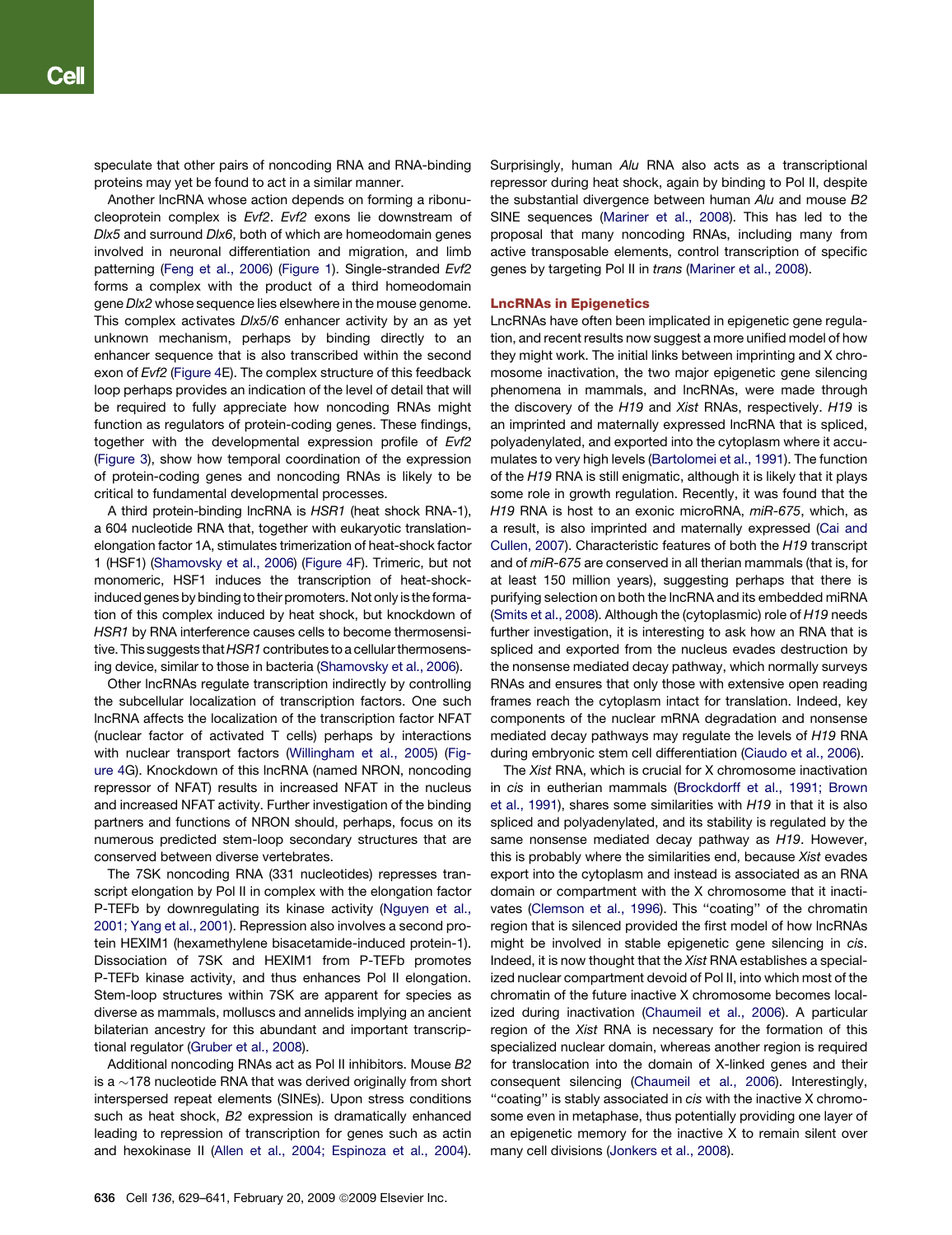Subsequent to locating into the *Xist* RNA domain, X-linked genes become silenced and lose activating histone modifications (such as acetylation) and gain repressive ones (particularly H3K27me3 and H2A K119ub1 induced by the Polycomb repressive complex PRC2 and PRC1, respectively). In addition, they become marked by the incorporation of the histone variant macroH2A and localized close to the nucleolus (reviewed in [Wutz and](#page-12-0) [Gribnau, 2007\)](#page-12-0). Recently, it was shown that a segment of the *Xist* RNA (called RepA) is important for the targeting of Ezh2 (a component of PRC2) and hence H3K27me3 to the X chromosome ([Zhao et al., 2008\)](#page-12-0). Finally, many CpG islands of gene promoters on the inactive X become methylated; RNA coating together with histone modifications and DNA methylation together probably constitute the epigenetic memory by which the inactive state of the chromosome is mitotically heritable [\(Wutz and Gribnau, 2007](#page-12-0)). The *Xist* RNA is indeed required during a critical window in early development, overlapping with the commitment to differentiation of pluripotent stem cells, for the establishment of gene silencing and epigenetic memory [\(Wutz and Jaenisch, 2000\)](#page-12-0). In somatic cells, however, the *Xist* gene can be deleted without significant loss of gene silencing, suggesting that once a memory based on DNA and perhaps histone methylation is established, the silencing domain originally created by the lncRNA is no longer required [\(Brown and](#page-10-0) [Willard, 1994](#page-10-0)).

Imprinted gene clusters in the eutherian genome contain many other lncRNA genes aside from *H19*, most of which are imprinted themselves ([Peters and Robson, 2008](#page-12-0)). A subclass of these noncoding RNAs is of primary importance in epigenetic regulation throughout the clusters, whereas others may have more local functions. Hence, the lncRNAs *Kcnq1ot1*, *Air*, and *Nespas* are all paternally expressed, and repressed on the maternal allele by promoter DNA methylation originating in the oocyte ([Peters](#page-12-0) [and Robson, 2008\)](#page-12-0). There is very little splicing of these RNAs, which are therefore largely colinear with DNA, and possibly as a consequence, very long [\(Pandey et al., 2008; Redrup et al.,](#page-12-0) [2009; Seidl et al., 2006\)](#page-12-0). Perhaps during their evolution they have lost the capacity to be spliced in order to evade the nonsense mediated decay pathway. By deletion of the promoters of *Air* and *Kcnq1ot1* [\(Fitzpatrick et al., 2002; Wutz](#page-11-0) [et al., 1997\)](#page-11-0), or by truncation of the RNA through insertion of premature polyA signals [\(Mancini-Dinardo et al., 2006; Shin](#page-11-0) [et al., 2008; Sleutels et al., 2002](#page-11-0)), it was found that the lncRNAs or the act of their transcription is necessary for epigenetic gene silencing of imprinted genes (on the paternal chromosomes) in the *Igf2r*/*Air* and *Kcnq1ot1* clusters, respectively. In addition to gene silencing, the lncRNAs (or their transcription) are required for the acquisition of repressive histone marks (H3K27me3, H3K9me2) and DNA methylation (in some genes) throughout the imprinting clusters, which are up to 800kb in size [\(Lewis](#page-11-0) [et al., 2004; Nagano et al., 2008; Pandey et al., 2008; Regha](#page-11-0) [et al., 2007; Umlauf et al., 2004](#page-11-0)). Further striking similarities with the process of X chromosome inactivation include the fact that both *Xist* and *Kcnq1ot1* [\(Lewis et al., 2006](#page-11-0)) are paternally expressed from the two-cell stage of embryonic development (this initial phase of X inactivation occurs on the paternal X, which hence is imprinted). In addition, *Kcnq1ot1* apparently induces epigenetic gene silencing during a critical window of opportunity **Cell** 

in early development [\(Green et al., 2007\)](#page-11-0), just as *Xist* does ([Wutz](#page-12-0) [and Jaenisch, 2000\)](#page-12-0).

A number of models have been suggested to explain how lncRNAs in imprinting clusters might regulate epigenetic gene silencing in *cis*. Imprinting clusters also contain small RNAs, some of which are processed from lncRNAs ([Peters and Robson,](#page-12-0) [2008\)](#page-12-0). This may suggest the possibility that the RNA interference pathway is involved in targeting gene silencing by local formation of heterochromatin. This idea has been tested genetically using a conditional knockout of Dicer. Imprinting in the *Kcnq1ot1* cluster was unaffected by the loss of Dicer ([Redrup et al.,](#page-12-0) [2009\)](#page-12-0), and so was X inactivation in one study [\(Nesterova et al.,](#page-12-0) [2008\)](#page-12-0), whereas in another study some aspects of X inactivation were apparently affected by the small RNA pathway [\(Ogawa](#page-12-0) [et al., 2008\)](#page-12-0). It is also possible that the act of transcription through the gene regions of the imprinted lncRNA is important. Indeed, a specific proposal has been made that transcription through an enhancer element for *Igf2r* by the *Air* RNA might be critical for the silencing of this gene on the paternal chromosome [\(Pauler et al., 2007\)](#page-12-0). On the other hand, the many similarities with X inactivation raise the question of whether ''coating'' by autosomal lncRNAs might be involved in epigenetic gene silencing.

A number of recent studies suggest that this is indeed the case [\(Pandey et al., 2008; Redrup et al., 2009; Terranova et al., 2008;](#page-12-0) [Nagano et al., 2008\)](#page-12-0). For both *Air* and *Kcnq1ot1*, it was found that the RNA appears to establish a nuclear domain, which is closely associated with the genes that are inactivated in *cis*, whereas genes outside the cluster, which are not regulated by the lncRNA, are found outside the nuclear RNA domain (Figures [4H](#page-6-0) and [5\)](#page-9-0). The *Kcnq1ot1* RNA domain excludes Pol II and is enriched with Prc1 and Prc2 components [\(Terranova et al., 2008\)](#page-12-0). The *Kcnq1ot1* RNA also binds to the histone methyltransferase G9a [\(Pandey et al., 2008](#page-12-0)); the *Air* RNA also binds to G9a and appears to target this enzyme to a silenced gene in the cluster [\(Nagano et al., 2008\)](#page-12-0). In combination, therefore, these new findings show that critical mechanistic aspects of epigenetic silencing in mammalian gene clusters are probably shared between X inactivation and autosomal imprinting. An intriguing possibility is that mechanisms based on nuclear RNA domains not only operate in epigenetic silencing in *cis*, but also perhaps in *trans*, where for example the *HOTAIR* lncRNA is involved in targeting gene silencing and histone marks to particular genes in the *Hox* cluster [\(Figure 4I](#page-6-0)) ([Rinn et al., 2007\)](#page-12-0). The idea that lncRNAs themselves target epigenetic modifiers (such as Ezh2 or G9a) to the regions they inactivate is enticing, but this possibility is difficult to disentangle from that of the RNAs establishing nuclear compartments for silencing, which inevitably brings them close to repressive chromatin and the epigenetic modifiers that regulate repressive chromatin. Another important link between lncRNAs and DNA methylation in imprinted genes in germ cells has recently been discovered; it seems that transcription by lncRNAs through imprinting control elements attracts DNA methylation to these elements [\(Chotalia et al., 2009\)](#page-10-0). Overall, an important role of lncRNAs might be the targeting of epigenetic gene silencing (or activation) across cell divisions, thus contributing to the maintenance of cell identity in multicellular organisms.

It is worth noting that in contrast to the conservation of the cytoplasmic lncRNA H19 in therian mammals, lncRNAs that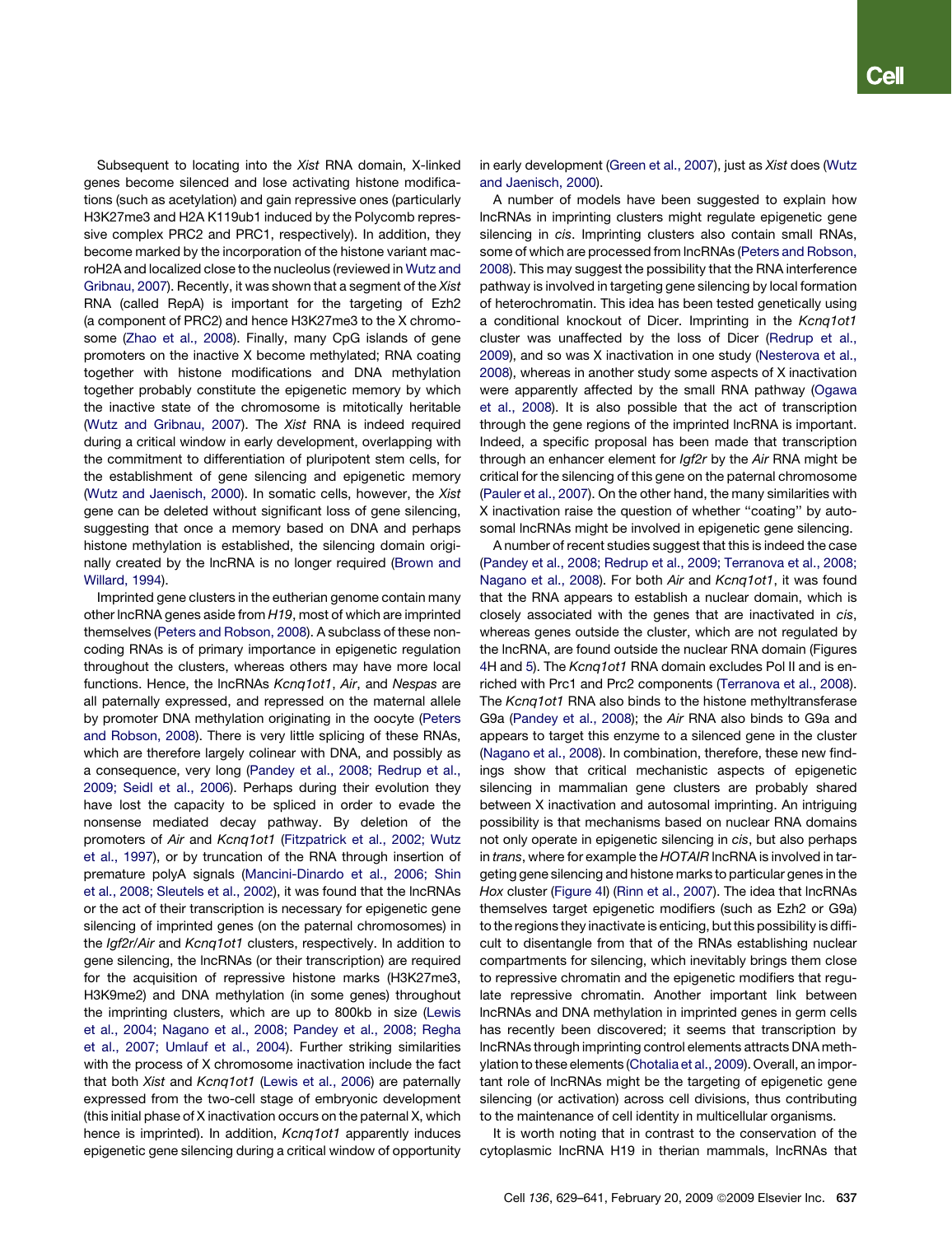<span id="page-9-0"></span>

### Figure 5. Long-Distance Silencing by Kcnq1ot1

The paternally expressed long noncoding RNA (lncRNA) *Kcnq1ot1* regulates epigenetic gene silencing in an imprinted gene cluster in *cis* over a distance of 780 kb. Gene silencing by the *Kcnq1ot1* RNA involves repressive histone modifications including H3K9me2 and H3K27me3, which are brought about by G9a and Ezh2 histone methyltransferases. *Kcnq1ot1* is transcribed by RNA polymerase II, is unspliced, relatively stable, and localized in the nucleus. RNA/DNA fluorescence in situ hybridization (FISH) experiments show that the *Kcnq1ot1* RNA establishes a nuclear domain within which the genes that are epigenetically inactivated in *cis* are frequently found, whereas nearby genes that are not regulated by *Kcnq1ot1* are localized outside of the domain.

(A) RNA FISH signals of *Kcnq1* (protein coding), *Kcnq1ot1* (lncRNA in imprinting cluster), and *Xist* (lncRNA critical for X chromosome inactivation) in mouse placental sections. Note the small signal of *Kcnq1* (arrows), which is typical of the primary transcript of a protein-coding gene, the large coating signal of *Xist*, and the intermediate size signal of *Kcnq1ot1*.

(B) Volumes of RNA FISH signals were measured following confocal microscopy and the frequencies of different volume classes were plotted. Volume distributions of the three transcripts are different, with *Kcnq1* occupying the smallest volume, *Kcnq1ot1* intermediate, and *Xist* the largest volume. Hence, autosomal lncRNAs may be able to establish nuclear domains, which might create a repressive environment for epigenetic silencing of adjacent genes. LncRNAs in imprinting clusters and the *Xist* RNA on the inactive X chromosome may thus regulate epigenetic gene silencing by similar mechanisms. (Images in A, courtesy of L. Redrup; B, modified from [Redrup et al., 2009](#page-12-0)). The scale bar represents 10  $\mu$ m.

are involved in epigenetic gene inactivation in imprinting clusters or the X chromosome seem to have arisen more recently and are only present in eutherians [\(Peters and Robson, 2008; Smits et al.,](#page-12-0) [2008](#page-12-0)). Hence, *Xist* is a protein-coding gene in marsupials that is unlikely to be involved in X inactivation ([Duret et al., 2006](#page-10-0)), and neither Air nor Kcnq1ot1 have been identified in marsupials [\(Kill](#page-11-0)[ian et al., 2000\)](#page-11-0). Therefore lncRNAs involved in *cis* inactivation of larger genomic regions by epigenetic mechanisms may have particularly arisen in response to selective pressures that intensified the evolution of genomic imprinting in eutherian mammals [\(Smits et al., 2008\)](#page-12-0).

## LncRNAs and Disease

LncRNAs have been linked to disease. In most instances, however, evidence has relied on differences in transcript expression levels between disease- and nondisease-associated states (reviewed in [Szymanski et al., 2005](#page-12-0)). For example, increased expression of either *BC200* or an antisense transcript of the b-secretase-1 (*BACE1*) gene has been implicated in the progression of Alzheimer's disease ([Faghihi et al., 2008; Mus et al.,](#page-11-0) [2007\)](#page-11-0). Nevertheless, it is important to stress that altered levels of lncRNA expression need not necessarily be relevant to disease etiology.

More definitive evidence would require results from genomewide approaches. Nevertheless, whole genome mutagenesis experiments have yet to locate causative lesions in noncoding sequence. Moreover, genome-wide association studies have only rarely pinpointed high-risk alleles within noncoding RNA genes (e.g., [Broadbent et al., 2008\)](#page-10-0) and these may yet be found to reflect changes in long-range control of protein-coding gene expression, rather than altered noncoding RNA function. Evidence for disease-association might also accrue from directed experiments in model organisms, such as mouse. One such example concerns *BC1*, a rodent-specific noncoding RNA. *BC1*-deficient mice exhibit reduced exploration and increased anxiety and they show increased mortality, relative to wild-type, when kept within a semi-natural environment [\(Lewejohann et al., 2004\)](#page-11-0). The neural phenotype of *BC1* is consistent with its known interaction with both FMRP, the product of the fragile X mental retardation gene (*FMR1*), and with mRNAs regulated by FMRP [\(Zalfa et al., 2003](#page-12-0)). It is the  $5'$ stem-loop structure of *BC1* that is required for the FMRP interaction, forming a stable FMRP-*BC1*-mRNA complex that represses translation ([Zalfa et al., 2003\)](#page-12-0).

Demonstration that mutations in noncoding RNAs are associated with disease has been provided by a mouse model of human spinocerebellar ataxia type 8 (SCA8) [\(Moseley et al.,](#page-11-0) [2006\)](#page-11-0). Patients show a trinucleotide (CUG) expansion in a noncoding RNA termed ataxin 8 opposite strand (*ATXN8OS*), an antisense transcript to the *KLHL1* gene ([Koob et al., 1999](#page-11-0)). Transgenic mice containing this pathogenic CTG expansion in their DNA show a progressive neurological phenotype, with mice containing the highest CTG copy number, as with human patients, being worst affected. From these studies it appears that SCA8 proceeds via gain-of-function mechanisms involving both a noncoding RNA (*ATXN8OS*) and a polyglutamine protein mRNA transcribed from the opposite strand ([Moseley et al.,](#page-11-0) [2006\)](#page-11-0). Repeat expansions appear also to be pathogenic at the RNA level in myotonic dystrophies (reviewed in [Ranum and](#page-12-0) [Cooper, 2006;](#page-12-0) see Review by T. A. Cooper, L. Wan, and G. Dreyfuss on page 777 of this issue). Tri- or tetra-nucleotide repeat expansions, when transcribed into noncoding RNA, are proposed to form hairpin structures that sequester splicing regulators away from their normal pre-mRNA targets. Symptoms of myotonic dystrophies in multiple organ systems are suggested to arise from the systemic misregulation of pre-mRNA splicing.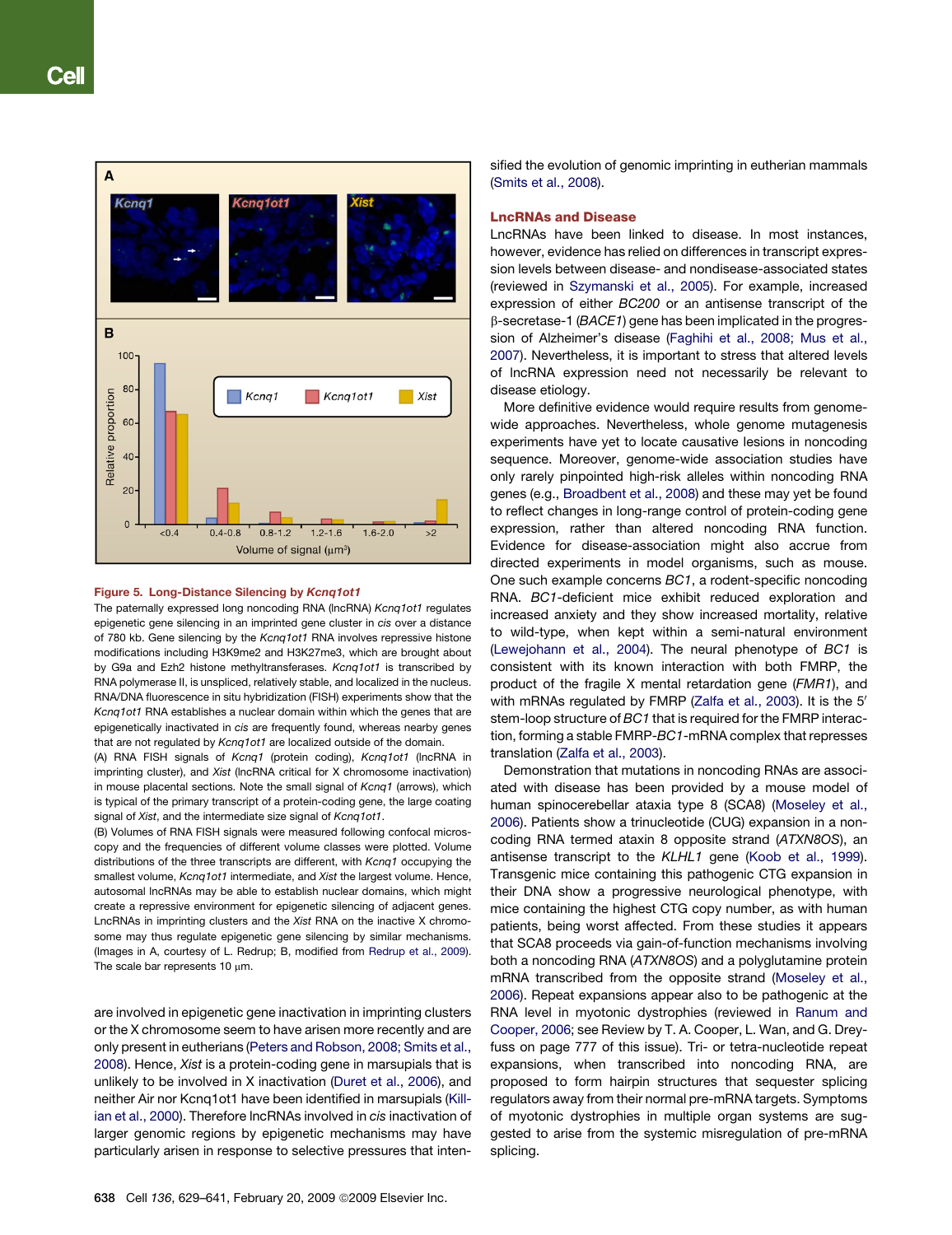# <span id="page-10-0"></span>Future Perspectives

On the one hand, the low degree of sequence constraint and the current absence of associations to disease might be argued to imply that lncRNAs contribute little to a species' biology. On the other hand, because large numbers of lncRNAs, when considered together, exhibit signatures of evolutionary constraint it is apparent that past mutations in functional sequence have been deleterious and have thus been preferentially purged from populations. Taken together these observations imply that each lncRNA contributes, albeit only slightly, to an organism's fitness, yet large numbers of lncRNAs contribute substantially when they are considered in aggregate. If so, then only rarely would obvious phenotypes arise when the transcription of a single lncRNA is disrupted, and thus only rarely will the mechanisms of individual lncRNAs be determined from simple experiments. Instead, elucidating the more subtle *cis*and *trans*- regulatory roles of lncRNAs may require technological developments in both in vivo imaging of RNAs at high-resolution, and high-throughput identification of protein, RNA and DNAbinding partners of lncRNAs. Moreover, only when such experiments have been performed across a range of diverse species will the rates of functional lncRNA gain and loss be apparent. Lineage-specific lncRNAs may contribute substantially to innovative biological traits, or they may do so only rarely, leaving such traits to be derived from changes in DNA regulatory elements or in mRNAs. It is to be hoped that the recent burst of interest in lncRNAs will foreshadow resolution of all of these issues from wide-ranging experimental discoveries about the evolution and functional mechanisms of lncRNAs.

## ACKNOWLEDGMENTS

W.R. thanks L. Redrup and M. Branco for discussions and advice and BBSRC, MRC, and EU NoE The Epigenome for funding. C.P.P. and P.L.O. are funded by the MRC.

#### **REFERENCES**

Allen, T.A., Von Kaenel, S., Goodrich, J.A., and Kugel, J.F. (2004). The SINEencoded mouse B2 RNA represses mRNA transcription in response to heat shock. Nat. Struct. Mol. Biol. *11*, 816–821.

Babak, T., Blencowe, B.J., and Hughes, T.R. (2007). Considerations in the identification of functional RNA structural elements in genomic alignments. BMC Bioinformatics *8*, 33.

Bartolomei, M.S., Zemel, S., and Tilghman, S.M. (1991). Parental imprinting of the mouse H19 gene. Nature *351*, 153–155.

Bertone, P., Stolc, V., Royce, T.E., Rozowsky, J.S., Urban, A.E., Zhu, X., Rinn, J.L., Tongprasit, W., Samanta, M., Weissman, S., et al. (2004). Global identification of human transcribed sequences with genome tiling arrays. Science *306*, 2242–2246.

Birney, E., Stamatoyannopoulos, J.A., Dutta, A., Guigo, R., Gingeras, T.R., Margulies, E.H., Weng, Z., Snyder, M., Dermitzakis, E.T., Thurman, R.E., et al. (2007). Identification and analysis of functional elements in 1% of the human genome by the ENCODE pilot project. Nature *447*, 799–816.

Broadbent, H.M., Peden, J.F., Lorkowski, S., Goel, A., Ongen, H., Green, F., Clarke, R., Collins, R., Franzosi, M.G., Tognoni, G., et al. (2008). Susceptibility to coronary artery disease and diabetes is encoded by distinct, tightly linked SNPs in the ANRIL locus on chromosome 9p. Hum. Mol. Genet. *17*, 806–814.

Brockdorff, N., Ashworth, A., Kay, G.F., Cooper, P., Smith, S., McCabe, V.M., Norris, D.P., Penny, G.D., Patel, D., and Rastan, S. (1991). Conservation of position and exclusive expression of mouse Xist from the inactive X chromosome. Nature *351*, 329–331.

Brown, C.J., Ballabio, A., Rupert, J.L., Lafreniere, R.G., Grompe, M., Tonlorenzi, R., and Willard, H.F. (1991). A gene from the region of the human X inactivation centre is expressed exclusively from the inactive X chromosome. Nature *349*, 38–44.

Brown, C.J., and Willard, H.F. (1994). The human X-inactivation centre is not required for maintenance of X-chromosome inactivation. Nature *368*, 154–156.

Cai, X., and Cullen, B.R. (2007). The imprinted H19 noncoding RNA is a primary microRNA precursor. RNA *13*, 313–316.

Cao, X., Yeo, G., Muotri, A.R., Kuwabara, T., and Gage, F.H. (2006). Noncoding RNAs in the mammalian central nervous system. Annu. Rev. Neurosci. *29*, 77–103.

Carninci, P., Kasukawa, T., Katayama, S., Gough, J., Frith, M.C., Maeda, N., Oyama, R., Ravasi, T., Lenhard, B., Wells, C., et al. (2005). The transcriptional landscape of the mammalian genome. Science *309*, 1559–1563.

Carninci, P., Sandelin, A., Lenhard, B., Katayama, S., Shimokawa, K., Ponjavic, J., Semple, C.A., Taylor, M.S., Engstrom, P.G., Frith, M.C., et al. (2006). Genome-wide analysis of mammalian promoter architecture and evolution. Nat. Genet. *38*, 626–635.

Cawley, S., Bekiranov, S., Ng, H.H., Kapranov, P., Sekinger, E.A., Kampa, D., Piccolboni, A., Sementchenko, V., Cheng, J., Williams, A.J., et al. (2004). Unbiased mapping of transcription factor binding sites along human chromosomes 21 and 22 points to widespread regulation of noncoding RNAs. Cell *116*, 499–509.

Chaumeil, J., Le Baccon, P., Wutz, A., and Heard, E. (2006). A novel role for Xist RNA in the formation of a repressive nuclear compartment into which genes are recruited when silenced. Genes Dev. *20*, 2223–2237.

Chen, J., Sun, M., Hurst, L.D., Carmichael, G.G., and Rowley, J.D. (2005). Genome-wide analysis of coordinate expression and evolution of human cisencoded sense-antisense transcripts. Trends Genet. *21*, 326–329.

Cheng, J., Kapranov, P., Drenkow, J., Dike, S., Brubaker, S., Patel, S., Long, J., Stern, D., Tammana, H., Helt, G., et al. (2005). Transcriptional maps of 10 human chromosomes at 5-nucleotide resolution. Science *308*, 1149–1154.

Chotalia, M., Smallwood, S.A., Ruf, N., Dawson, C., Lucifero, D., Frontera, M., James, K., Dean, W., and Kelsey, G. (2009). Transcription is required for establishment of germline methylation marks at imprinted genes. Genes Dev. *23*, 105–117.

Ciaudo, C., Bourdet, A., Cohen-Tannoudji, M., Dietz, H.C., Rougeulle, C., and Avner, P. (2006). Nuclear mRNA degradation pathway(s) are implicated in Xist regulation and X chromosome inactivation. PLoS Genet. *2*, e94. 10.1371/journal.pgen.0020094.

Clemson, C.M., McNeil, J.A., Willard, H.F., and Lawrence, J.B. (1996). XIST RNA paints the inactive X chromosome at interphase: evidence for a novel RNA involved in nuclear/chromosome structure. J. Cell Biol. *132*, 259–275.

Conley, A.B., Miller, W.J., and Jordan, I.K. (2008). Human cis natural antisense transcripts initiated by transposable elements. Trends Genet. *24*, 53–56.

Dinger, M.E., Pang, K.C., Mercer, T.R., Crowe, M.L., Grimmond, S.M., and Mattick, J.S. (2009). NRED: a database of long noncoding RNA expression. Nucleic Acids Res. *37*, D122–D126.

Dinger, M.E., Pang, K.C., Mercer, T.R., and Mattick, J.S. (2008). Differentiating protein-coding and noncoding RNA: challenges and ambiguities. PLoS Comput. Biol. *4*, e1000176. 10.1371/journal.pcbi.1000176.

Dreszer, T.R., Wall, G.D., Haussler, D., and Pollard, K.S. (2007). Biased clustered substitutions in the human genome: the footprints of male-driven biased gene conversion. Genome Res. *17*, 1420–1430.

Duret, L., Chureau, C., Samain, S., Weissenbach, J., and Avner, P. (2006). The Xist RNA gene evolved in eutherians by pseudogenization of a protein-coding gene. Science *312*, 1653–1655.

Dutrow, N., Nix, D.A., Holt, D., Milash, B., Dalley, B., Westbroek, E., Parnell, T.J., and Cairns, B.R. (2008). Dynamic transcriptome of Schizosaccharomyces pombe shown by RNA-DNA hybrid mapping. Nat. Genet. *40*, 977–986.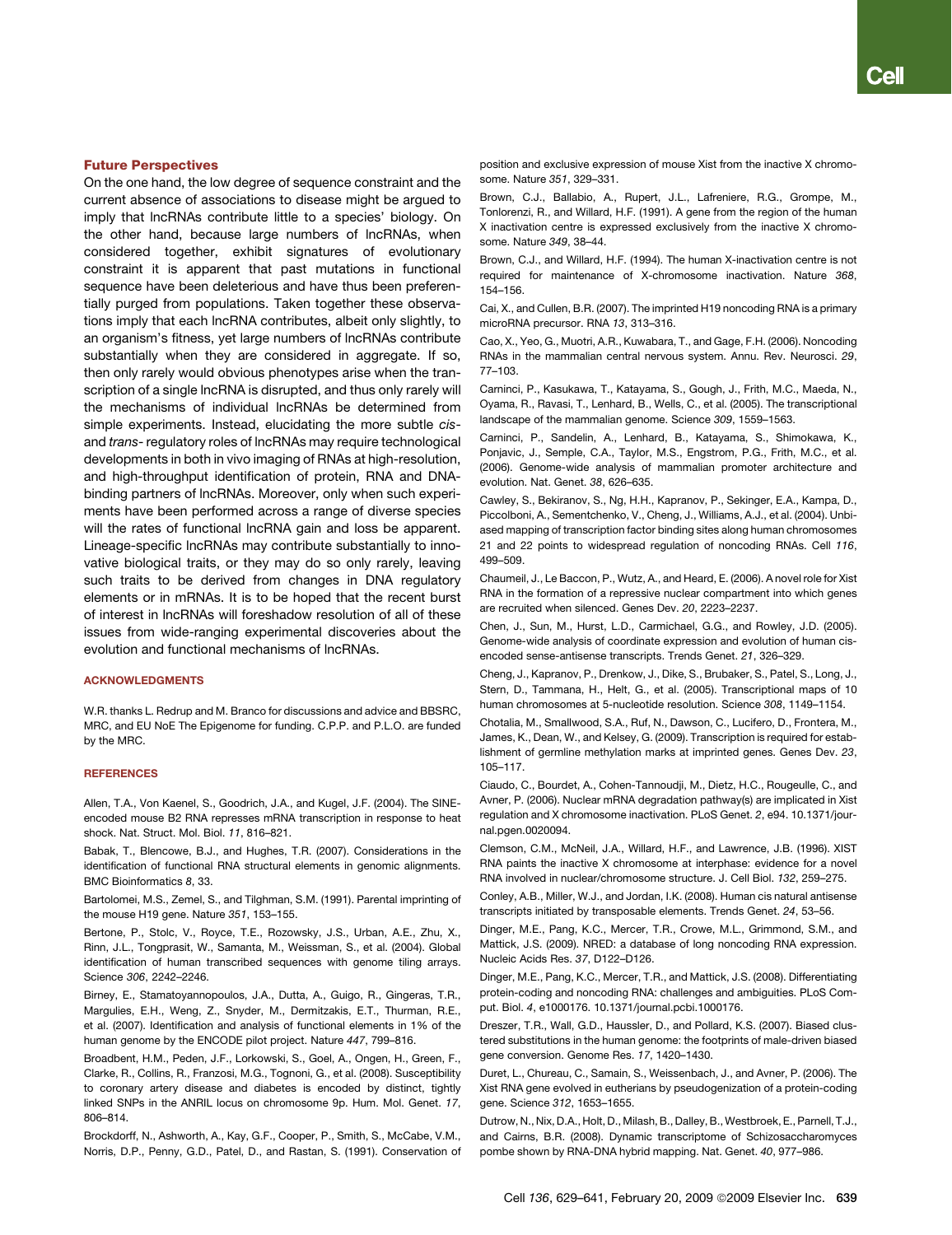<span id="page-11-0"></span>Ebisuya, M., Yamamoto, T., Nakajima, M., and Nishida, E. (2008). Ripples from neighbouring transcription. Nat. Cell Biol. *10*, 1106–1113.

Elisaphenko, E.A., Kolesnikov, N.N., Shevchenko, A.I., Rogozin, I.B., Nesterova, T.B., Brockdorff, N., and Zakian, S.M. (2008). A dual origin of the Xist gene from a protein-coding gene and a set of transposable elements. PLoS ONE *3*, e2521. 10.1371/journal.pone.0002521.

Espinoza, C.A., Allen, T.A., Hieb, A.R., Kugel, J.F., and Goodrich, J.A. (2004). B2 RNA binds directly to RNA polymerase II to repress transcript synthesis. Nat. Struct. Mol. Biol. *11*, 822–829.

Faghihi, M.A., Modarresi, F., Khalil, A.M., Wood, D.E., Sahagan, B.G., Morgan, T.E., Finch, C.E., St Laurent, G., 3rd, Kenny, P.J., and Wahlestedt, C. (2008). Expression of a noncoding RNA is elevated in Alzheimer's disease and drives rapid feed-forward regulation of beta-secretase. Nat. Med. *14*, 723–730.

Feng, J., Bi, C., Clark, B.S., Mady, R., Shah, P., and Kohtz, J.D. (2006). The Evf-2 noncoding RNA is transcribed from the Dlx-5/6 ultraconserved region and functions as a Dlx-2 transcriptional coactivator. Genes Dev. *20*, 1470–1484.

Fitzpatrick, G.V., Soloway, P.D., and Higgins, M.J. (2002). Regional loss of imprinting and growth deficiency in mice with a targeted deletion of KvDMR1. Nat. Genet. *32*, 426–431.

Galtier, N., and Duret, L. (2007). Adaptation or biased gene conversion? Extending the null hypothesis of molecular evolution. Trends Genet. *23*, 273–277.

Gerstein, M.B., Bruce, C., Rozowsky, J.S., Zheng, D., Du, J., Korbel, J.O., Emanuelsson, O., Zhang, Z.D., Weissman, S., and Snyder, M. (2007). What is a gene, post-ENCODE? History and updated definition. Genome Res. *17*, 669–681.

Gingeras, T.R. (2007). Origin of phenotypes: genes and transcripts. Genome Res. *17*, 682–690.

Goni, J.R., de la Cruz, X., and Orozco, M. (2004). Triplex-forming oligonucleotide target sequences in the human genome. Nucleic Acids Res. *32*, 354–360.

Goodrich, J.A., and Kugel, J.F. (2006). Non-coding-RNA regulators of RNA polymerase II transcription. Nat. Rev. Mol. Cell Biol. *7*, 612–616.

Green, K., Lewis, A., Dawson, C., Dean, W., Reinhart, B., Chaillet, J.R., and Reik, W. (2007). A developmental window of opportunity for imprinted gene silencing mediated by DNA methylation and the Kcnq1ot1 noncoding RNA. Mamm. Genome *18*, 32–42.

Gribnau, J., Diderich, K., Pruzina, S., Calzolari, R., and Fraser, P. (2000). Intergenic transcription and developmental remodeling of chromatin subdomains in the human beta-globin locus. Mol. Cell *5*, 377–386.

Gruber, A.R., Koper-Emde, D., Marz, M., Tafer, H., Bernhart, S., Obernosterer, G., Mosig, A., Hofacker, I.L., Stadler, P.F., and Benecke, B.J. (2008). Invertebrate 7SK snRNAs. J. Mol. Evol. *66*, 107–115.

Guttman, M., Amit, I., Garber, M., French, C., Lin, M.F., Feldser, D., Huarte, M., Zuk, O., Carey, B.W., Cassady, J.P., et al. (2009). Chromatin signature reveals over a thousand highly conserved large non-coding RNAs in mammals. Nature, in press. Published online February 1, 2009. 10.1038/nature07672.

Hirota, K., Miyoshi, T., Kugou, K., Hoffman, C.S., Shibata, T., and Ohta, K. (2008). Stepwise chromatin remodelling by a cascade of transcription initiation of non-coding RNAs. Nature *456*, 130–134.

Hutchinson, J.N., Ensminger, A.W., Clemson, C.M., Lynch, C.R., Lawrence, J.B., and Chess, A. (2007). A screen for nuclear transcripts identifies two linked noncoding RNAs associated with SC35 splicing domains.BMC Genomics *8*, 39.

Hyashizaki, Y. (2004). Mouse transcriptome: Neutral evolution of 'non-coding' complementary DNAs. Nature *431*, 757.

Jonkers, I., Monkhorst, K., Rentmeester, E., Grootegoed, J.A., Grosveld, F., and Gribnau, J. (2008). Xist RNA is confined to the nuclear territory of the silenced X chromosome throughout the cell cycle. Mol. Cell. Biol. *28*, 5583–5594.

Kampa, D., Cheng, J., Kapranov, P., Yamanaka, M., Brubaker, S., Cawley, S., Drenkow, J., Piccolboni, A., Bekiranov, S., Helt, G., et al. (2004). Novel RNAs identified from an in-depth analysis of the transcriptome of human chromosomes 21 and 22. Genome Res. *14*, 331–342.

Kapranov, P., Cheng, J., Dike, S., Nix, D.A., Duttagupta, R., Willingham, A.T., Stadler, P.F., Hertel, J., Hackermuller, J., Hofacker, I.L., et al. (2007a). RNA maps reveal new RNA classes and a possible function for pervasive transcription. Science *316*, 1484–1488.

Kapranov, P., Willingham, A.T., and Gingeras, T.R. (2007b). Genome-wide transcription and the implications for genomic organization. Nat. Rev. Genet. *8*, 413–423.

Katayama, S., Tomaru, Y., Kasukawa, T.,Waki, K., Nakanishi,M., Nakamura, M., Nishida, H., Yap, C.C., Suzuki, M., Kawai, J., et al. (2005). Antisense transcription in the mammalian transcriptome. Science *309*, 1564–1566.

Khaitovich, P., Kelso, J., Franz, H., Visagie, J., Giger, T., Joerchel, S., Petzold, E., Green, R.E., Lachmann, M., and Paabo, S. (2006). Functionality of intergenic transcription: an evolutionary comparison. PLoS Genet. *2*, e171. 10.1371/journal.pgen.0020171.

Killian, J.K., Byrd, J.C., Jirtle, J.V., Munday, B.L., Stoskopf, M.K., MacDonald, R.G., and Jirtle, R.L. (2000). M6P/IGF2R imprinting evolution in mammals. Mol. Cell *5*, 707–716.

Koob, M.D., Moseley, M.L., Schut, L.J., Benzow, K.A., Bird, T.D., Day, J.W., and Ranum, L.P. (1999). An untranslated CTG expansion causes a novel form of spinocerebellar ataxia (SCA8). Nat. Genet. *21*, 379–384.

Lapidot, M., and Pilpel, Y. (2006). Genome-wide natural antisense transcription: coupling its regulation to its different regulatory mechanisms. EMBO Rep. *7*, 1216–1222.

Lewejohann, L., Skryabin, B.V., Sachser, N., Prehn, C., Heiduschka, P., Thanos, S., Jordan, U., Dell'Omo, G., Vyssotski, A.L., Pleskacheva, M.G., et al. (2004). Role of a neuronal small non-messenger RNA: behavioural alterations in BC1 RNA-deleted mice. Behav. Brain Res. *154*, 273–289.

Lewis, A., Green, K., Dawson, C., Redrup, L., Huynh, K.D., Lee, J.T., Hemberger, M., and Reik, W. (2006). Epigenetic dynamics of the Kcnq1 imprinted domain in the early embryo. Development *133*, 4203–4210.

Lewis, A., Mitsuya, K., Umlauf, D., Smith, P., Dean, W., Walter, J., Higgins, M., Feil, R., and Reik, W. (2004). Imprinting on distal chromosome 7 in the placenta involves repressive histone methylation independent of DNA methylation. Nat. Genet. *36*, 1291–1295.

Louro, R., El-Jundi, T., Nakaya, H.I., Reis, E.M., and Verjovski-Almeida, S. (2008). Conserved tissue expression signatures of intronic noncoding RNAs transcribed from human and mouse loci. Genomics *92*, 18–25.

Mancini-Dinardo, D., Steele, S.J., Levorse, J.M., Ingram, R.S., and Tilghman, S.M. (2006). Elongation of the Kcnq1ot1 transcript is required for genomic imprinting of neighboring genes. Genes Dev. *20*, 1268–1282.

Mariner, P.D., Walters, R.D., Espinoza, C.A., Drullinger, L.F., Wagner, S.D., Kugel, J.F., and Goodrich, J.A. (2008). Human Alu RNA is a modular transacting repressor of mRNA transcription during heat shock. Mol. Cell *29*, 499–509.

Martens, J.A., Laprade, L., and Winston, F. (2004). Intergenic transcription is required to repress the Saccharomyces cerevisiae SER3 gene. Nature *429*, 571–574.

Martianov, I., Ramadass, A., Serra Barros, A., Chow, N., and Akoulitchev, A. (2007). Repression of the human dihydrofolate reductase gene by a noncoding interfering transcript. Nature *445*, 666–670.

Mattick, J.S., and Makunin, I.V. (2006). Non-coding RNA. Hum. Mol. Genet. *15*, R17–R29.

Mercer, T.R., Dinger, M.E., Sunkin, S.M., Mehler, M.F., and Mattick, J.S. (2008). Specific expression of long noncoding RNAs in the mouse brain. Proc. Natl. Acad. Sci. USA *105*, 716–721.

Moseley, M.L., Zu, T., Ikeda, Y., Gao, W., Mosemiller, A.K., Daughters, R.S., Chen, G., Weatherspoon, M.R., Clark, H.B., Ebner, T.J., et al. (2006). Bidirectional expression of CUG and CAG expansion transcripts and intranuclear polyglutamine inclusions in spinocerebellar ataxia type 8. Nat. Genet. *38*, 758–769.

Mus, E., Hof, P.R., and Tiedge, H. (2007). Dendritic BC200 RNA in aging and in Alzheimer's disease. Proc. Natl. Acad. Sci. USA *104*, 10679–10684.